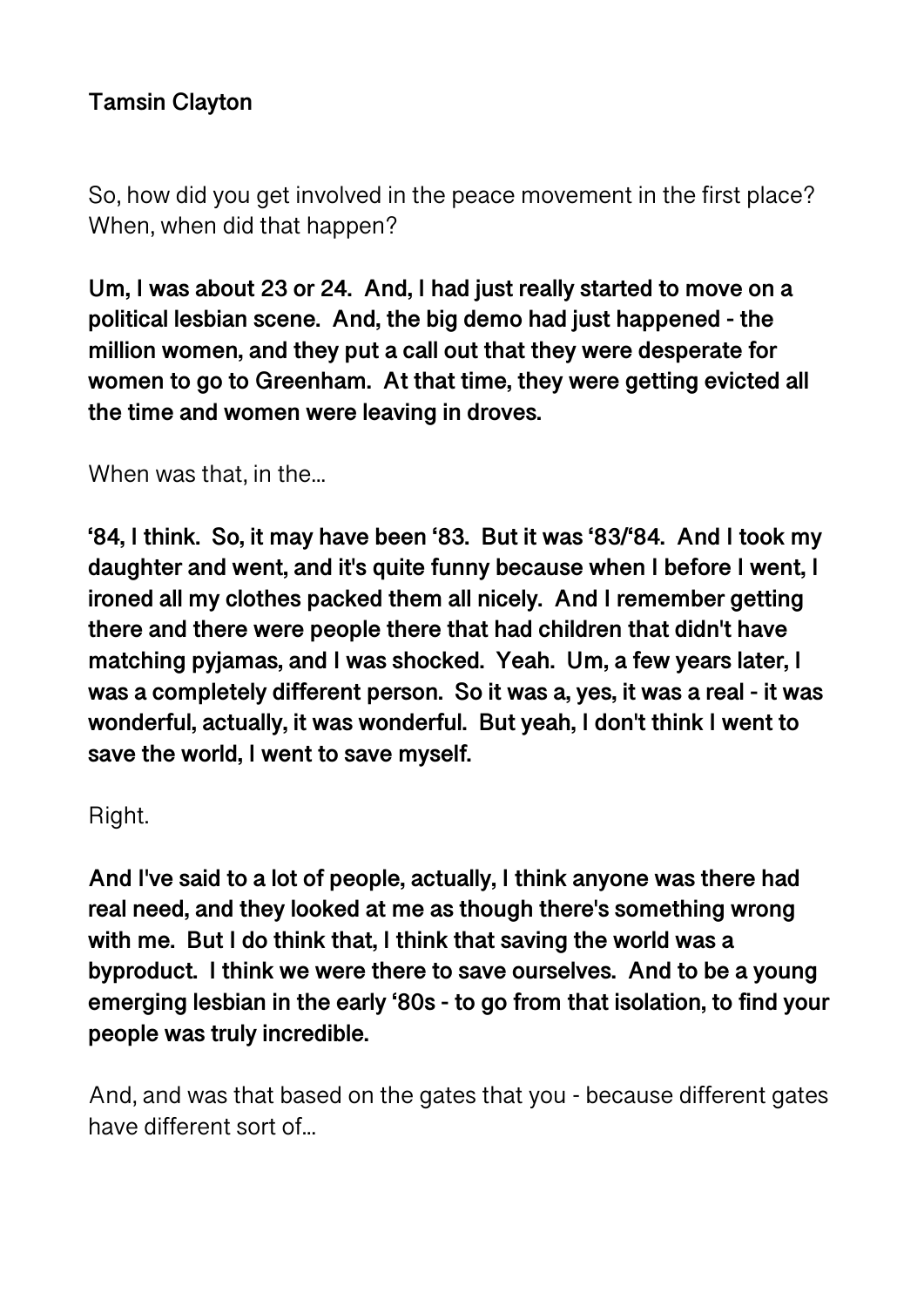**Yes. So my, my concept at the time - not wanting to offend anyone, was Yellow Gate was full of mad people, and Blue Gate was full of working class dykes, which is where my sort of spiritual home was. Um, but I had a child, and it wasn't suitable to have a child there. So we reestablished Red Gate. I think Red Gate was there originally, but it wasn't there when I was there. So we reestablished Red Gate, because it was suitable for children and, and it was, and then women who wanted to be involved in childcare could come there as well. But I must say I did hang out quite a lot at Blue Gate, and I loved the Rockeby, which was the pub. Needless to say, I don't drink at all now. Um, I did all my drinking in my youth. And Green Gate was for the airy-fairy people. Yeah, so that was my understanding of it. And I did know people, and Orange Gate, I knew Orange Gate as well. So I knew people from all the gates, but mainly Red Gate.** 

So, so was it what you expected when you arrived?

**I had no idea what to expect. I had absolutely no idea what to expect. I mean, it was completely outside of my experience. Yeah, at that time, I'd only just discovered political - politics, actually, politics full stop. Actually, I had, I suppose been, but no I wasn't, I wasn't aware. I remember going to a lesbian mother's conference. That must have been about '83 or again '84. It was in Brighton and somebody had organised it. And I remember being on the train traveling up there, and lots of people had all got the same train up. And I was talking to this woman. And I said to her 'Oh, oh, I don't know what class I am.' And she said 'Oh my god, you're working class. Yes.' And I thought, oh, right, okay. And I'd never even considered my class. So I really wasn't that - I wasn't very self aware, actually, at all, I don't think, at that stage. Because I had a very fragmented childhood, I was in and out of care a lot. And I didn't really have any sense of self to speak of. I got a lot of my sense of self at Greenham.** 

What, what do you mean sense of self? What does that mean? Sort of belonging type thing? Or?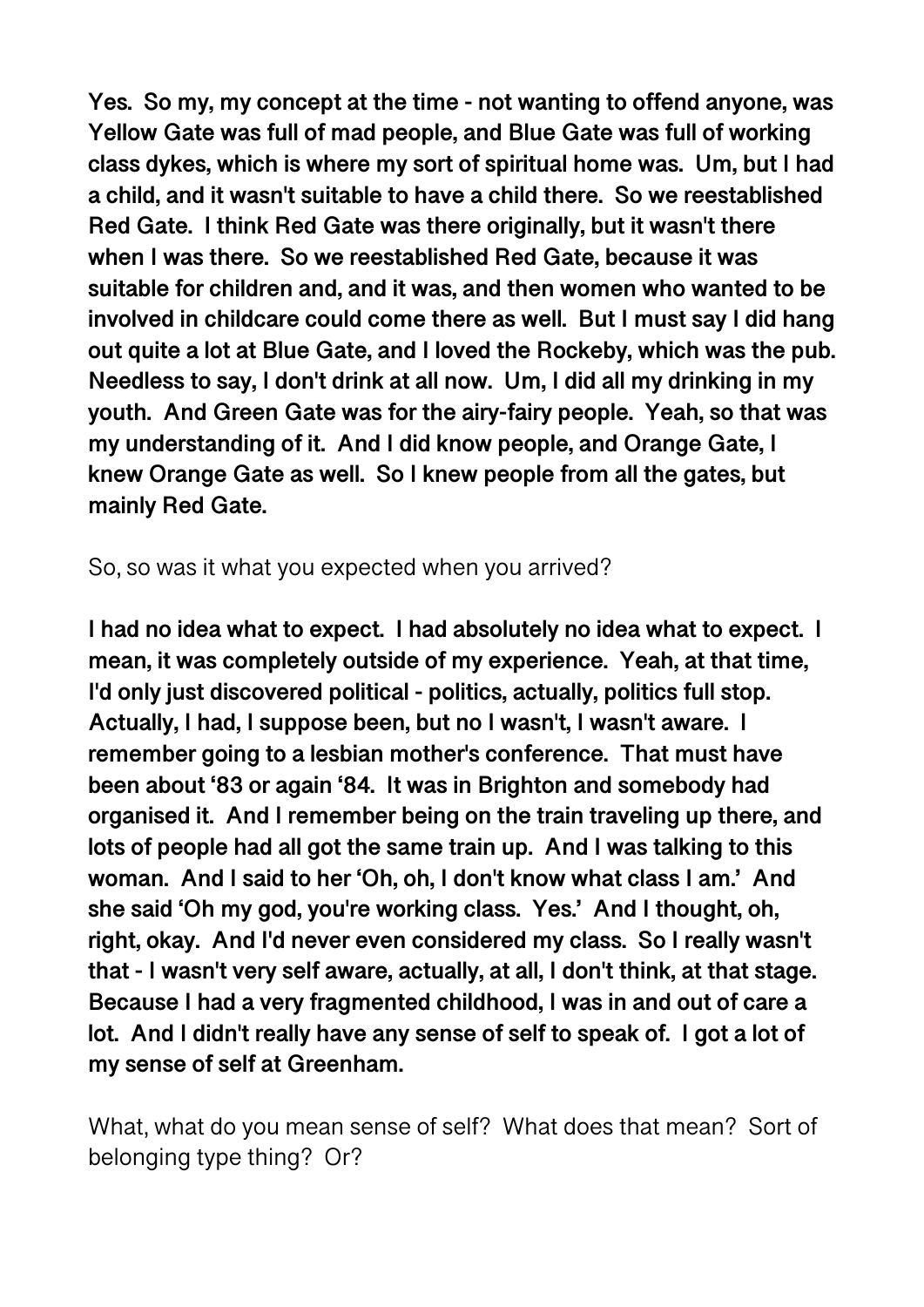**Um, well, I think I always had to be what people wanted, and I constantly moved - I went to 11 schools. So I constantly moved, and every time and then I'd go back to my mother, and then I'd go back into care and go back to my mother, and then I'd go back into care - usually only probably with my mother for a few months. So everyone has different rules and standards, and what was acceptable in one house wasn't in another. Um, and my mother did actually think she was the queen. And er, she, her parents aspired to be um, upper middle class, and she had all these really middle class values, like we all spoke beautifully. We all ate beautifully, we knew how to lay a table properly. It was as though when we were living with mother we were waiting to, you know, like princesses waiting to be discovered. It was almost like that. So, and then I'd go into care, and either be with normal working class people with - without double standards (laughs), or really quite posh people. Sort of, so I learned to fit in to what was expected. But within that I lost myself. So I didn't have a very good idea about who I was. And then of course, being a lesbian as well, sort of messed that up a bit more. So, yeah, it was, it was a wonderful time for me.** 

And who were you when you discovered who you were? What, what were the things about yourself that you that you discovered?

# **(Sighs). What did I discover? I don't know. (Laughs).**

I think I think one of the things that struck me talking to to other women is how, um, how, how the women only set up, allowed them to express themselves in a much more confident way.

## **Yes. Yeah.**

So, so they weren't, they weren't asking permission of anybody or, so, so and I think that's unusual now, let alone in the '80s.

**Amazing, but I think actually, we were all really, really messed up, and really, really searching for - looking for ourselves and, and that we did have a safe environment and we, you know, we had - we believed some**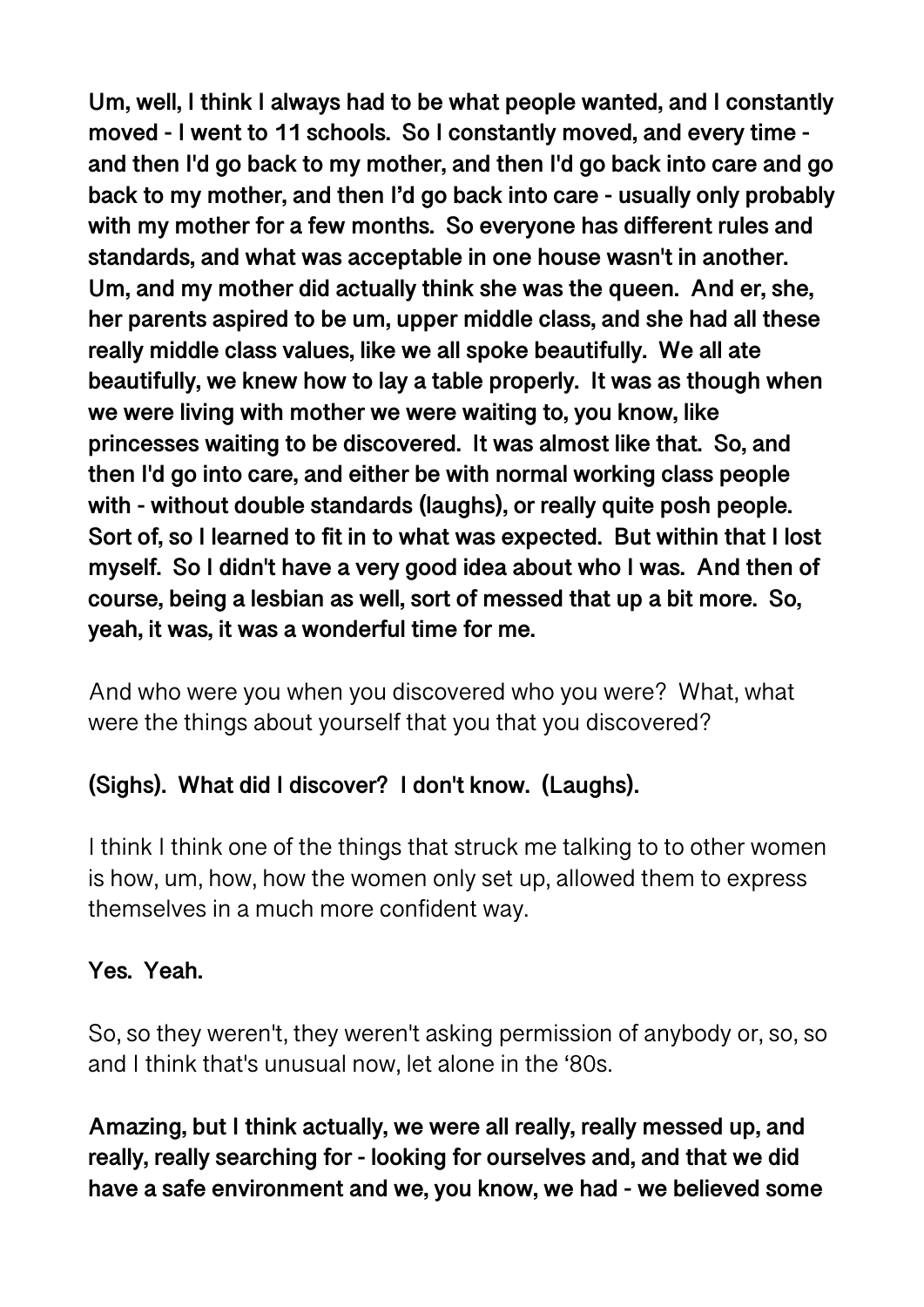**really strange stuff you know, we believed all women were wonderful and you know, it was like quite naive and unrealistic in lots of ways. But it was so healing, so, so very healing as well.** 

Yeah, I think it's it's interesting that that you don't use the word feminist, because it's - you think that an all women would be quite strongly feminist, maybe it was different camps that were feminist?

**Well we were strongly feminist, we were really, really strongly feminist, um, um, almost to a separatist point. Um, but I don't think that the politics that I had then are not necessarily the politics I have that I have now, although I'd still consider myself to be a feminist, quite a strong feminist. Um, but I think I had a lot of anger towards men, er, quite rightly. And I think that I had never been allowed to talk, you know, talk about the abuse you suffered as a child - we weren't allowed to talk, those things are secret, and then suddenly, you're in an environment where everybody's talking about it. And in actual fact, I don't think I even came to terms with my abuse 'til I was quite a lot older. Yeah, I think it's a trickle down effect. And um...** 

Yeah, well talking therapies.

## **Yeah, yeah, exactly.**

You know, these days, people understand, but in those days.

## **No, no, we didn't have a counsellor, well, there might have been, but working class people didn't get it. So...**

And I think it was quite stigmatising as well. I think people thought ooh, counselling, the matter with you sort of thing. Whereas actually, you're having human responses and you need some help to walk through them.

## **Exactly. Yes.**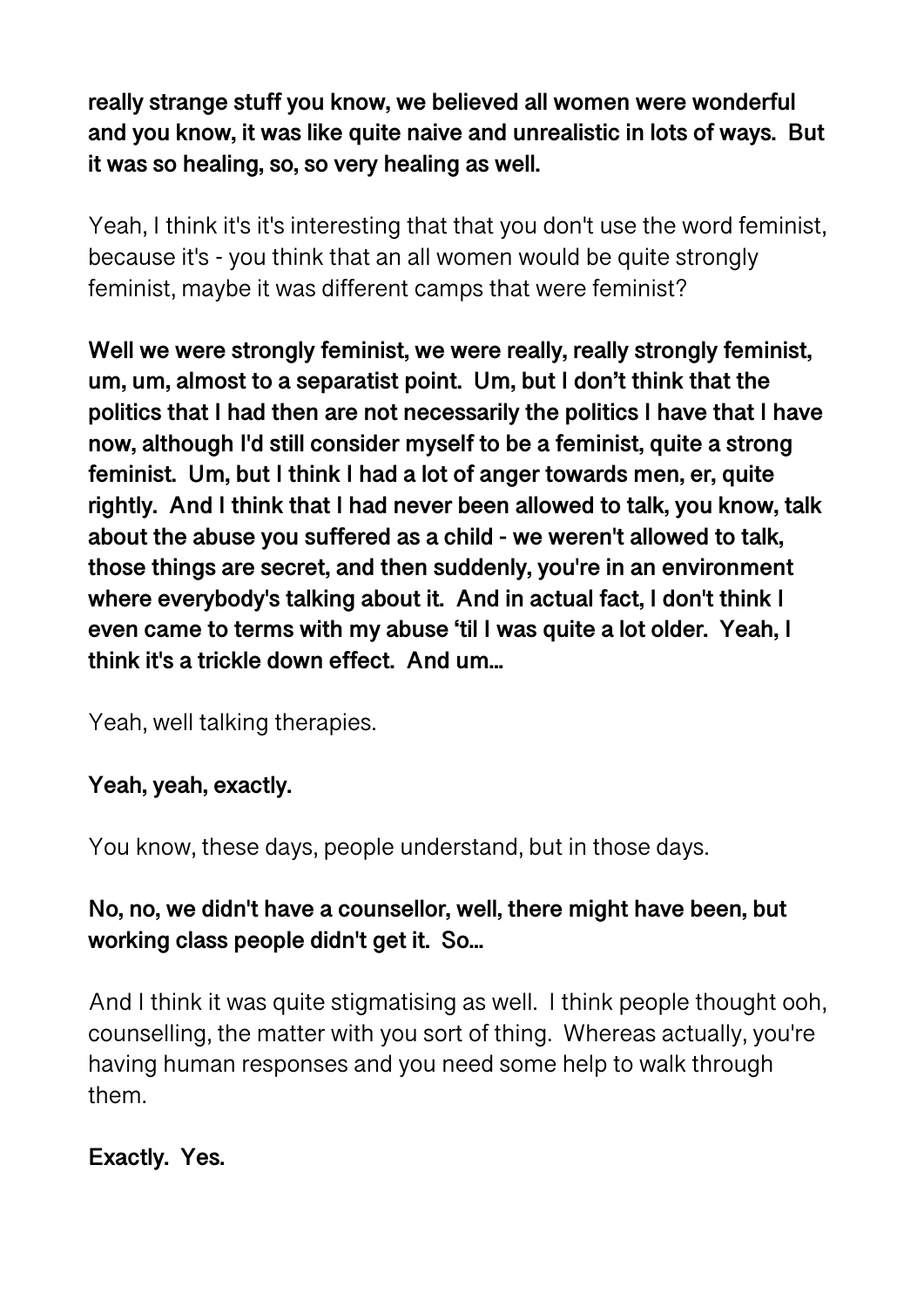## So how old was your daughter, at the time?

**She was about 2. She was born in March '82. So um, yes, she was about 2 - she loved it, it was lovely. It was a lovely place to bring up children actually, a) because there were lots of people that were involved, so - or women that were involved, so that we, there was always somebody there. And there were other children at the gate. Um, so she had people to play with and um, yeah, it was just very nice, I think.** 

So what was a sort of typical day in terms of how you...

**Oh, well, some days we'd be evicted four times. So it was not like it was in the early days, when people were established. So literally everything that you had had to be - you had to be able to wheel it away. And we had a pram that we put loads of stuff on. So we would literally build a bender at bedtime, and all sleep in one big bender. Occasionally people would come and visit and build their own bender, or bring a tent or whatever, but generally, we all slept in one big bender, because it was just easier to pack up and move.** 

Yeah.

**So you know, we did things like we dug shit pits and um, got water and er, yeah, I mean sat around the fire, and we used to have - the men from Bristol came with wood, I think that was on a Thursday. And er, Irish Mary and her husband Fred, I think he was called, used to come on a Tuesday or something and bring us - people used to come and bring us food, you know. So and there was, I mean, they're the only regulars that I really remember. But they were really yeah, they were lovely people. So that sort of did, and on a Saturday night we went up the Rockeby, every now and again we'd all be banned, but then they'd let us back again because they needed the money.** 

So was that in Newbury?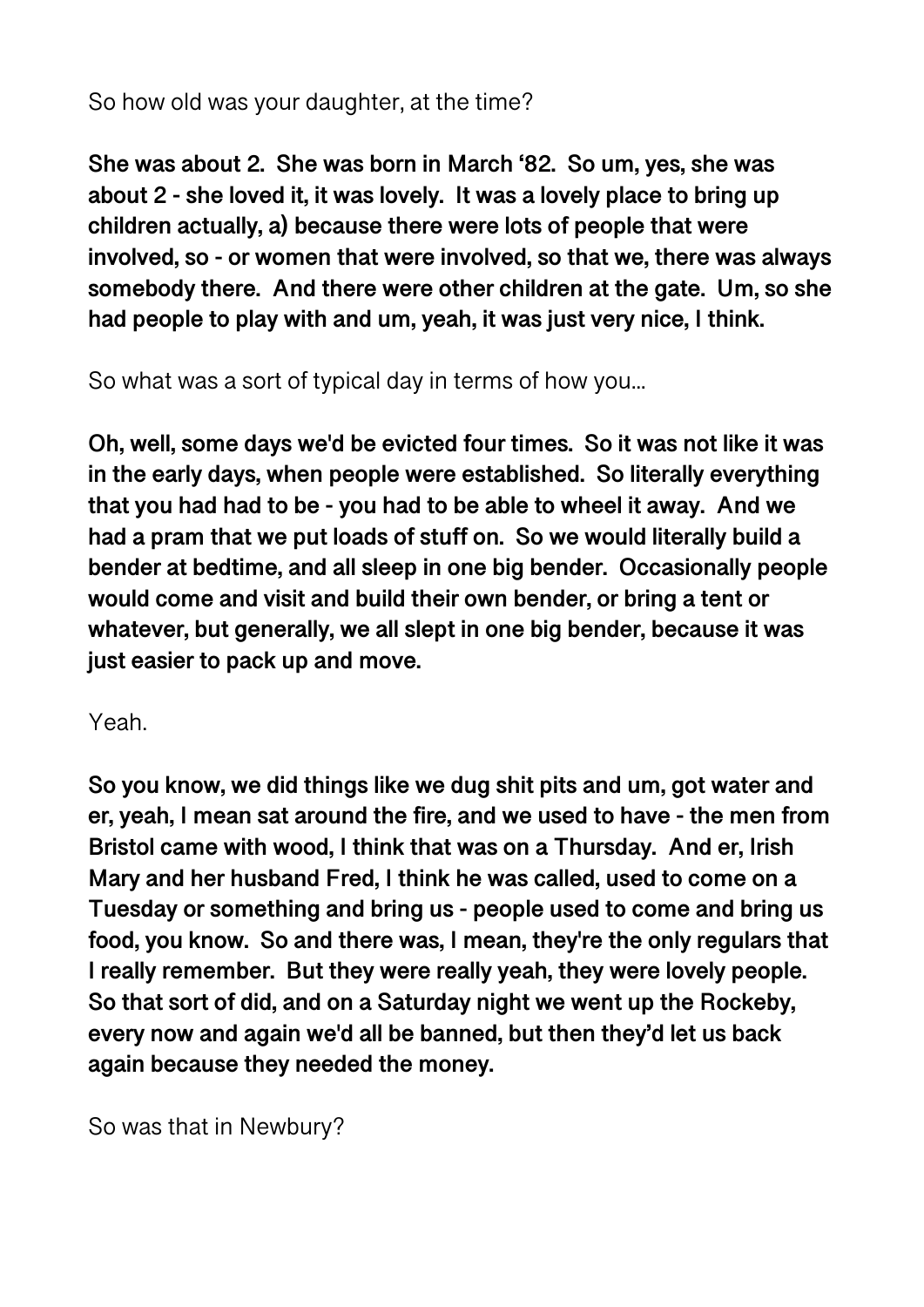**Yeah in Newbury. Yeah, it was like walking distance from, from the camp. Although if you were lucky you got a lift, because nobody actually wanted to walk. So and yeah, I mean, it was all really about survival. It was about cooking, and shopping. I mean, obviously people had to go to the shops. That in itself could be quite traumatic, because people were very, very horrible. I can remember once being in the laundrette, washing and drying our clothes, and you know, this guy threatening to smash our faces in, and calling us filthy, and spitting on us, and you know. So going into town shopping was quite traumatic. But we get we did it. It wasn't that bad. So...** 

And why do you think they had such an extreme reaction?

**Well, I think obviously the media had a big part to play in it. And um, I suppose by and large, having an American airbase in your town meant that it boosted the economy. And it's a very like quite a Tory area, Thatcher was on the throne. So you know the...** 

Optimised a lot of things that they didn't...

**Yeah.** 

...didn't like.

**Yes, exactly. So we were you know, like, Daily Mail readers' nightmare, so yeah, of-course they didn't like us.** 

And what did you think of the way that the media covered it? How, how was that?

### **I quite liked it.**

Did you?

**Yeah, I quite liked the idea of being an outcast from society, and an anarchist and all those things. And er, it sort of gave me a reason to be**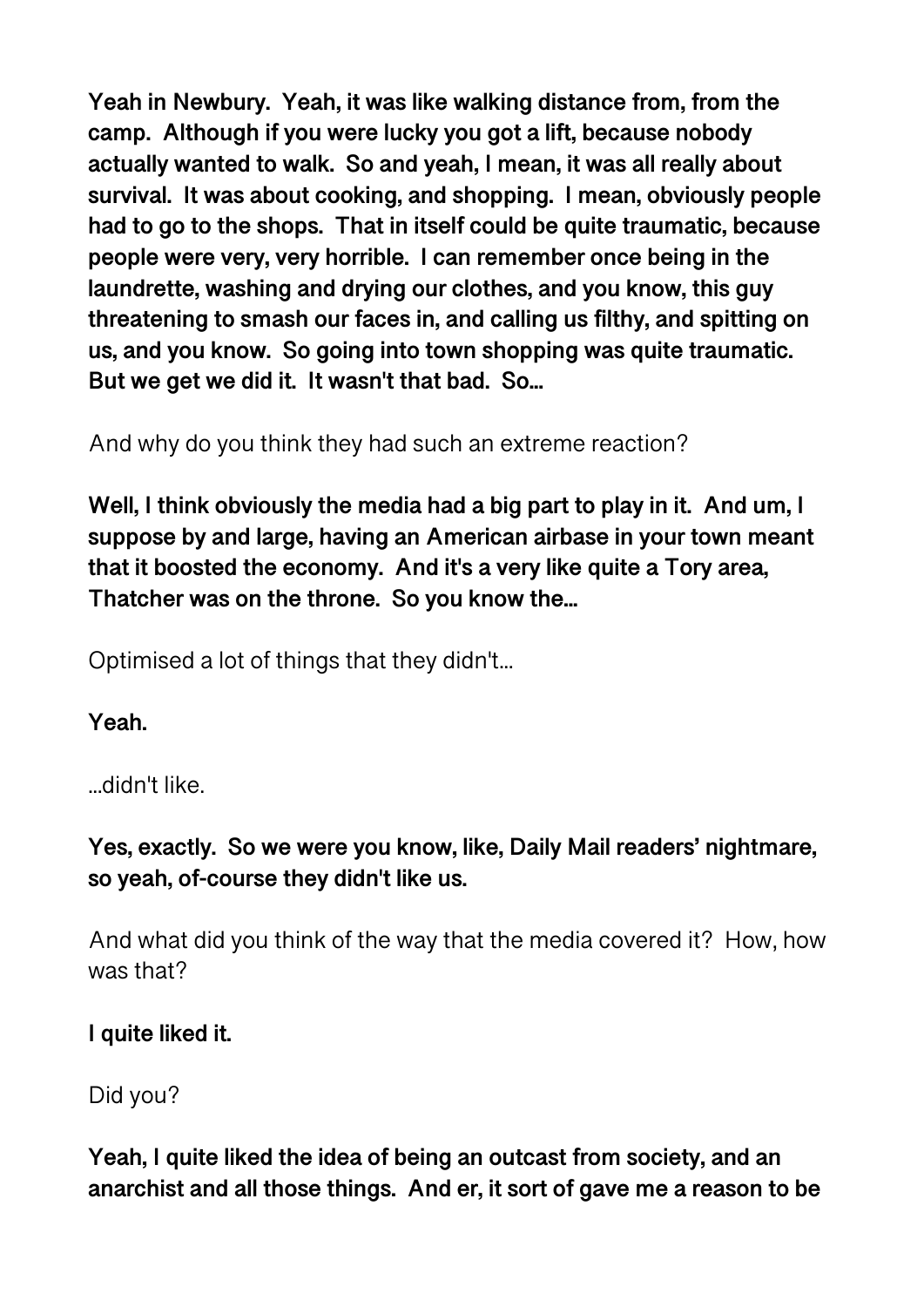**me really, it meant that, you know, I was young and I was angry, and I was messed up. And I think a lot of us were, and, and it was great. Yeah, it's wonderful. We were like 'Yay!'. We used to go into London and go on all the marches, smash the police bill and stop the clause, and all the sort of demos, and the gay prides and, I mean, it was, it was wonderful. And those are the things that I wouldn't have done on my own, and because I lived in Plymouth, at the time, I didn't live in London, I lived in Plymouth. So, you know, it's another planet Plymouth to London, and, and all that was going on politically there was like, wow, compared to Plymouth. So, yeah.** 

So when you arrived with your daughter which, which, which gate did you did you start off in?

## **Yellow, obviously.**

Right. Okay.

### **Everyone started at Yellow, I'm sure.**

Did they?

## **Well in my experience, people who didn't really know anything about the Greenham...**

I quess it's like the front door, isn't it?

**Yeah, yeah. They sort of rocked up at Yellow. And, um, and you know, even though there wasn't a hierarchy, there was a hierarchy. Yeah. And um, you sort of soon learnt - you soon found your place if you like, within that hierarchy, and I definitely was drawn to Blue Gate and, you know, thought Yellow Gate, were all mad, and Green Gate were all mad, but in a different way.** 

So what was the Yellow Gate madness?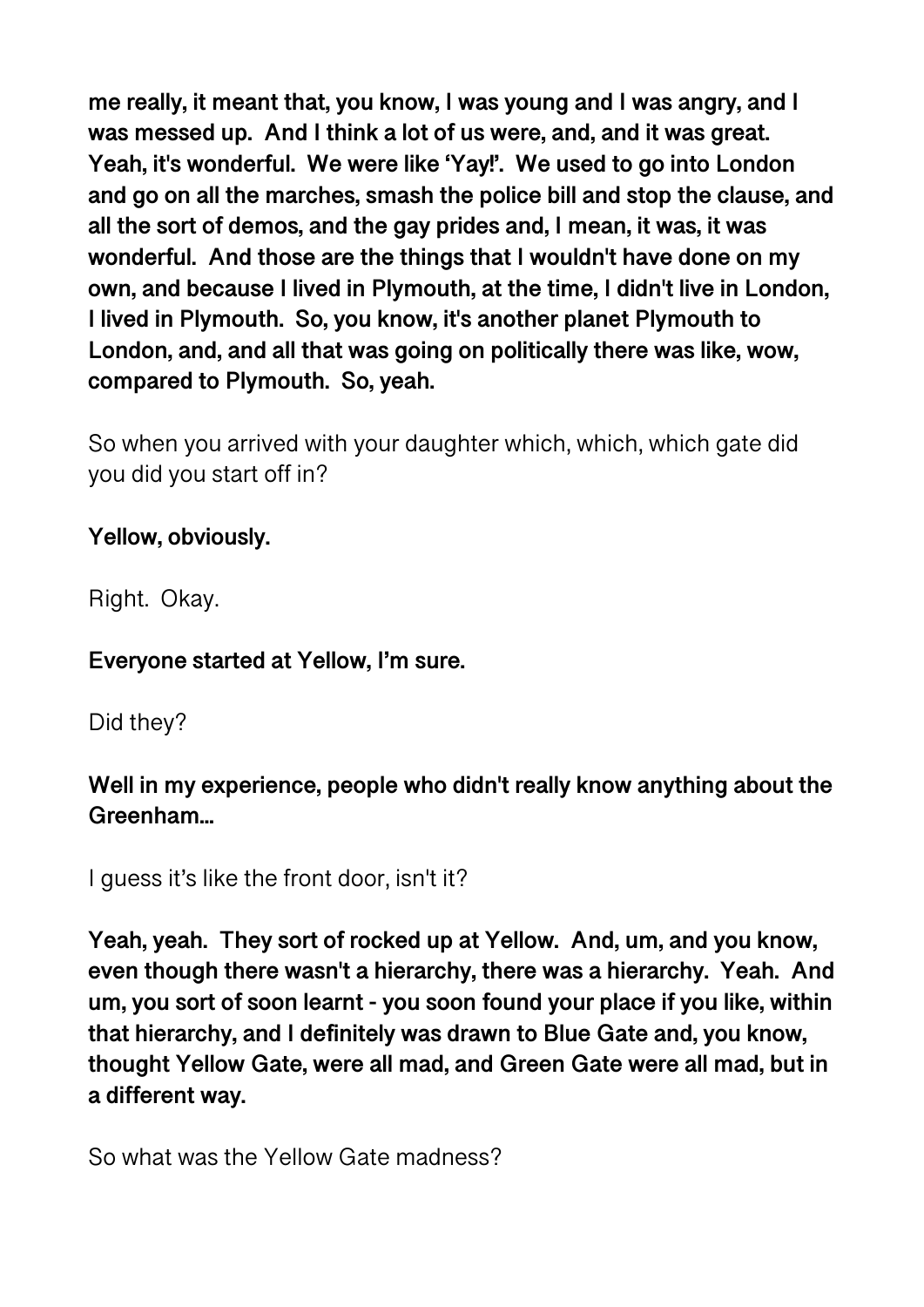**Um, they were very hard. They were very hardcore. And there was this woman who - I imagine probably had paranoid schizophrenia, who was living there at the time. And she was very mad. And um, every now and again, she'd get sectioned, and they'd go and get her out, and bring her back and things. And, and you know, I use the word - when I'm talking about mad, I mean, that might sound dreadful. And I realise it isn't probably the language I should be using. But it was my experience at the time and...** 

And quite scary having a child?

**It was really scary. I was really frightened of Yellow Gate women, and their like really sort of radical ways if you like, because they were very, very radical. And for me, a young novice from Plymouth, it was scary stuff. But then of course, when I went to, when I went round to Blue Gate, I was scared. I was scared of everybody actually thinking about it. They were scary as well, because there was a lot of like dykes there from Glasgow and Northern Ireland and places, you know, they had these really hard accents. And I was quite scared, but they were the women that I loved. Yeah, they were like, they were who I wanted to be. Um, which now looking back tells me a lot about who I was, because clearly I was probably more like them, because they were very angry and sort of er, yeah. So, but I knew that I had kids and I couldn't be in that environment, and I needed to create a safer environment.** 

So that's quite a big deal - creating a another, you know, setting up another - or it sounds like it's a big deal, setting up another gate?

**Well, not really, because - how did it come about? I think my cousin was started to come and visit me, um, so we had only met when she was an adult. She was, she's a couple of years older than me. But then when she came to Greenham, and I was there, she started to visit me. And she was bringing her kids as well.** 

And what did her husband think of that?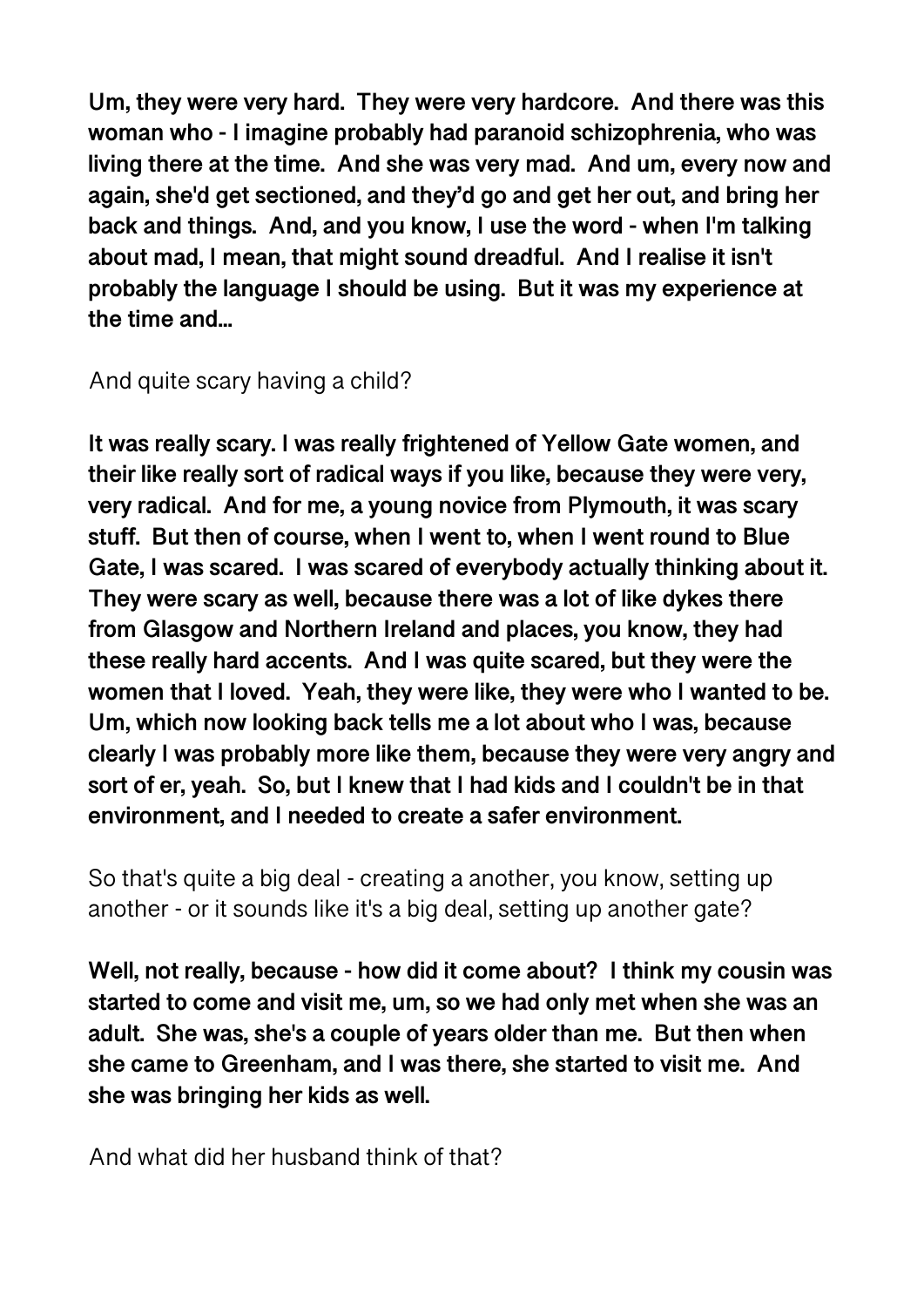**Well, he didn't like it much at all. But I mean, realistically, their marriage was already over. And it was through Greenham, that she found out that she could get benefits, that she didn't actually have to stay in a marriage that she was dreadfully unhappy in. She didn't realise that...** 

## She was entitled to benefits in her own right?

**Yes, yeah. And she didn't know that. So she'd sort of stayed in a marriage that she wasn't happy in for a long time, because she didn't realise that she could escape. So she then went on an and escaped. So I imagine we sort of wanted somewhere for the kids to play safely. And so we said 'Oh, let's go and reopen Red Gate.' And er, that's what we did. So yeah, and actually, um, recently, she went and met another woman that was at Red Gate with us, who's living on Dartmoor now. And she's coming up to stay in a couple of months.** 

## Oh lovely.

**So I'll get to see her, I haven't seen her for millions of years. So there's, um, a few people that seem to be, they seem to be coming out of the woodwork, because it seems to be years and years and years that I hadn't seen anybody that was at Greenham, and then slowly - maybe all this stuff is sort of unearthing them. Because I know people who've been at Greenham, or women that have been at Greenham, but nobody that I knew when I was there, other than my cousin who obviously I knew, because we're related. But yeah, so, I think...** 

Yeah, maybe it's the 100 years of the Suffragettes as well, I think because it was, it was that, and the fact that Helen John, who was one of the original women who er started Greenham, she died. And so the two women who were running this project, putting the bid to the Heritage Lottery and said 'You know, if, if we don't do it, you know, why is everybody going crazy for the Suffragettes and nobody cares about Greenham? You know, it's the same revolutionary act, different, obviously.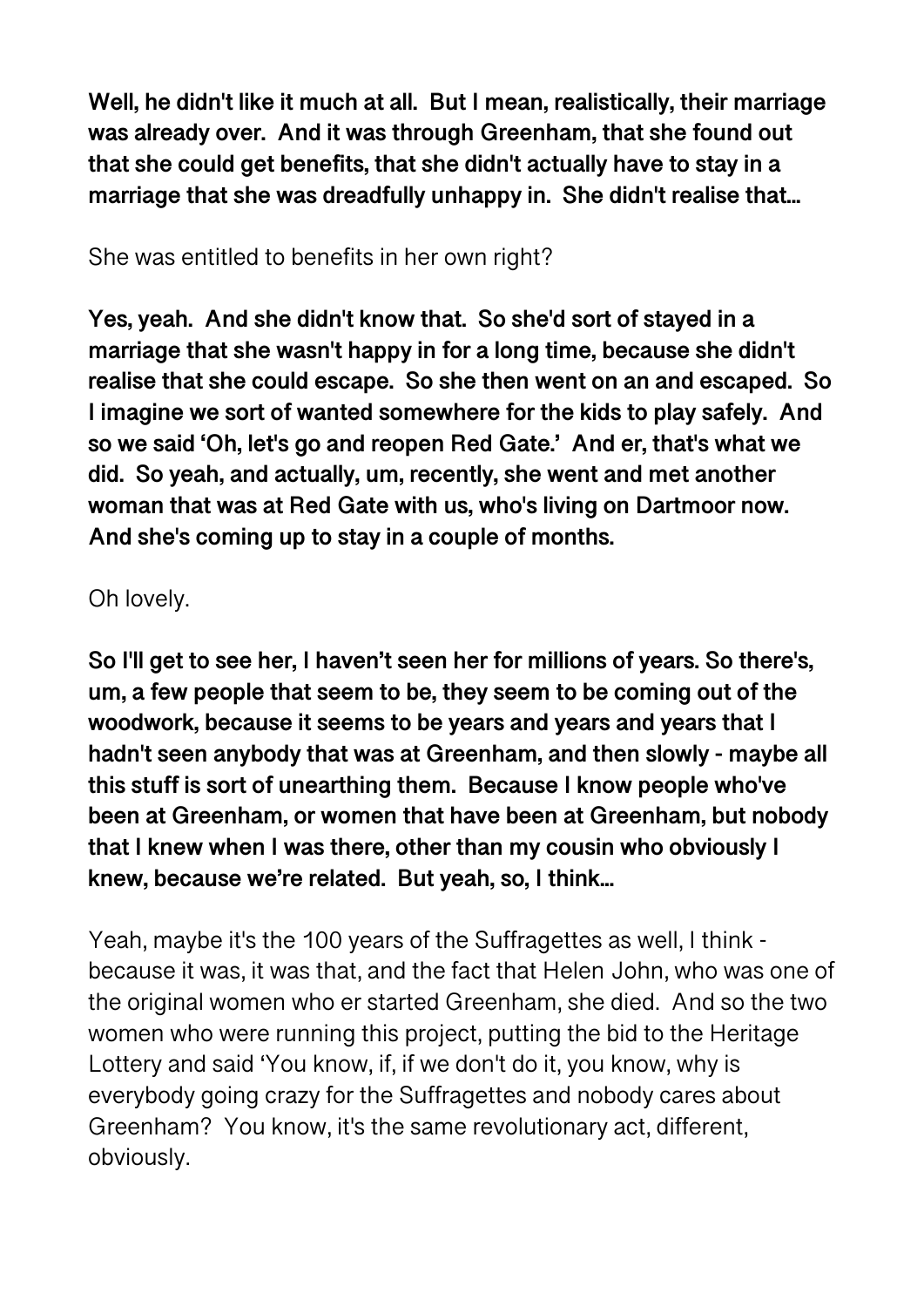## **Yes. Yes, I did have a gun held to my head once, which was pretty terrifying.**

Tell me about that Tamsin. You can't just say that and not say anything else!

**Well, we used to do I mean, really, we used to do it for fun as much as anything, and to annoy them, but actually I later learned that evidently there was a, evidently a prize for the first person to shoot a Greenham woman in amongst the American Air Force. Um, so, um but, we'd gone into the base one night, because we just used to do it just to show how easy it was to do it. Yeah. And we'd done it a few times not been caught, but this time we were caught. And we were like, running through the base and suddenly we heard all the - saw all the lights and we knew they were coming, and we were like oh my god, there's nowhere to run, because we were in the middle of nowhere. And they pulled up and jumped out of their cars and had their guns over the car doors. And they were like 'Stop, or we'll shoot.' Yeah, now your natural reaction is to run. The last thing you want to do is to stop, and obviously it's the most terrifying thing that you can ever imagine. And I couldn't stop. But, I just walked slowly, because everything in me told me that I had to put distance. And so I just walked slowly, and they ran up and they went wham and kicked my legs out from under me, and I went smash onto the floor. And then they took us to right around the other side, to Yellow Gate, and kept us there and interrogated us. They weren't that interested because I mean, I gave a false name and they weren't that interested in who we really were. They knew that that wasn't my name, and they just kept us there, and then they let us out, and then we had like, miles to walk round back to Red Gate, sort of thing. Um, but it was the most, yeah, having a gun held at you is not fun, and you've got no idea how you're going to react until it actually happens. But believe me when they say 'Stop or I'll shoot', and I see it on telly and I think ummmmm, yes, I understand when people don't stop.**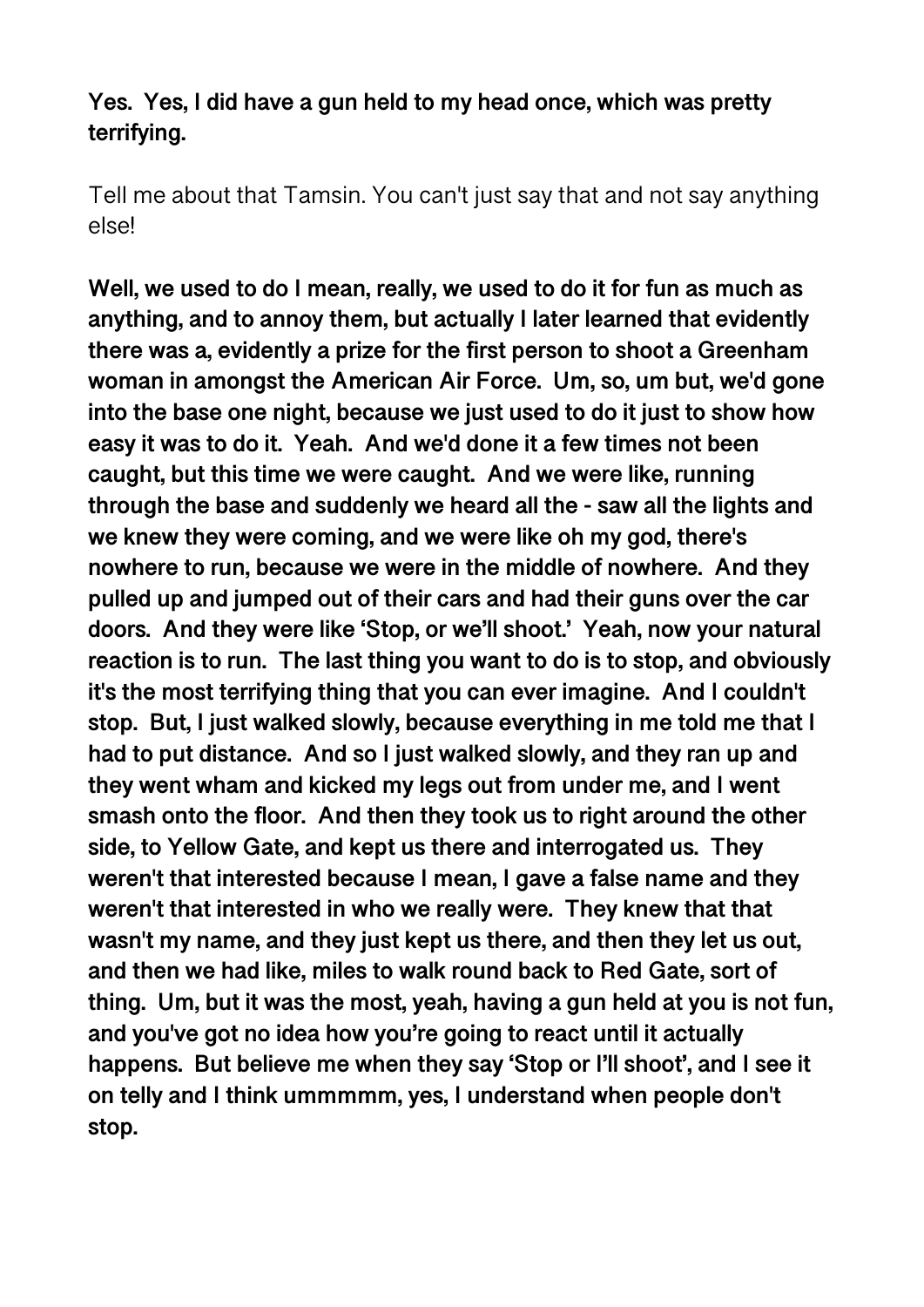So what was your relationship, because it seems that there were different relationships with Newbury police, than the MOD police, and with the American Air Force, and the bailiffs, so there were, what were your relationships like?

**So we didn't really have much, that much to do with the Americans unless we got caught. Yeah, I mean, we were caught by the Americans, but on the outskirts, we had er squaddies. And generally they were quite nice. I mean, I remember once talking, chatting to one of the squaddies, and he said his sister really wanted to come and be a Greenham woman. And I remember um, giving him a friendship bracelet to give to her. Yeah, so it was, it was a very mixed bag. Other people would just be really rude and offensive, and and the bailiffs, I mean, the bailiffs....oh. They they just used to say 'We're not political, we're just doing our job'. And there was sort of two of them, and we knew them really well. And somebody would come around on a push bike and shout 'Bailiffs are coming', and we'd start packing everything up. And then all we had to do was walk onto the road with this stuff. And then they couldn't touch anything, because we weren't...** 

Trespassing, or whatever they...

## **Yeah, yeah.**

....decided you were doing.

**Yeah. So, I mean, it was all right, really. I mean, they weren't like - some days they had bad days, and they'd be pigs, but most of the time, actually they weren't that bad, really. When I look back on it as an adult. Um, at the time, we thought they were pretty horrendous, but I don't think, when I look back, they were that bad, really. They were just doing their jobs. And you know, I think one of them was nastier than the other. But it could have been good cop bad cop, you know, who knows? So, but every now and again, they would have - like at one time we'd dug a pit and we'd put all our coal boxes in the earth, and covered it with earth and whatever, and kept all our stuff in there. And then we didn't have to**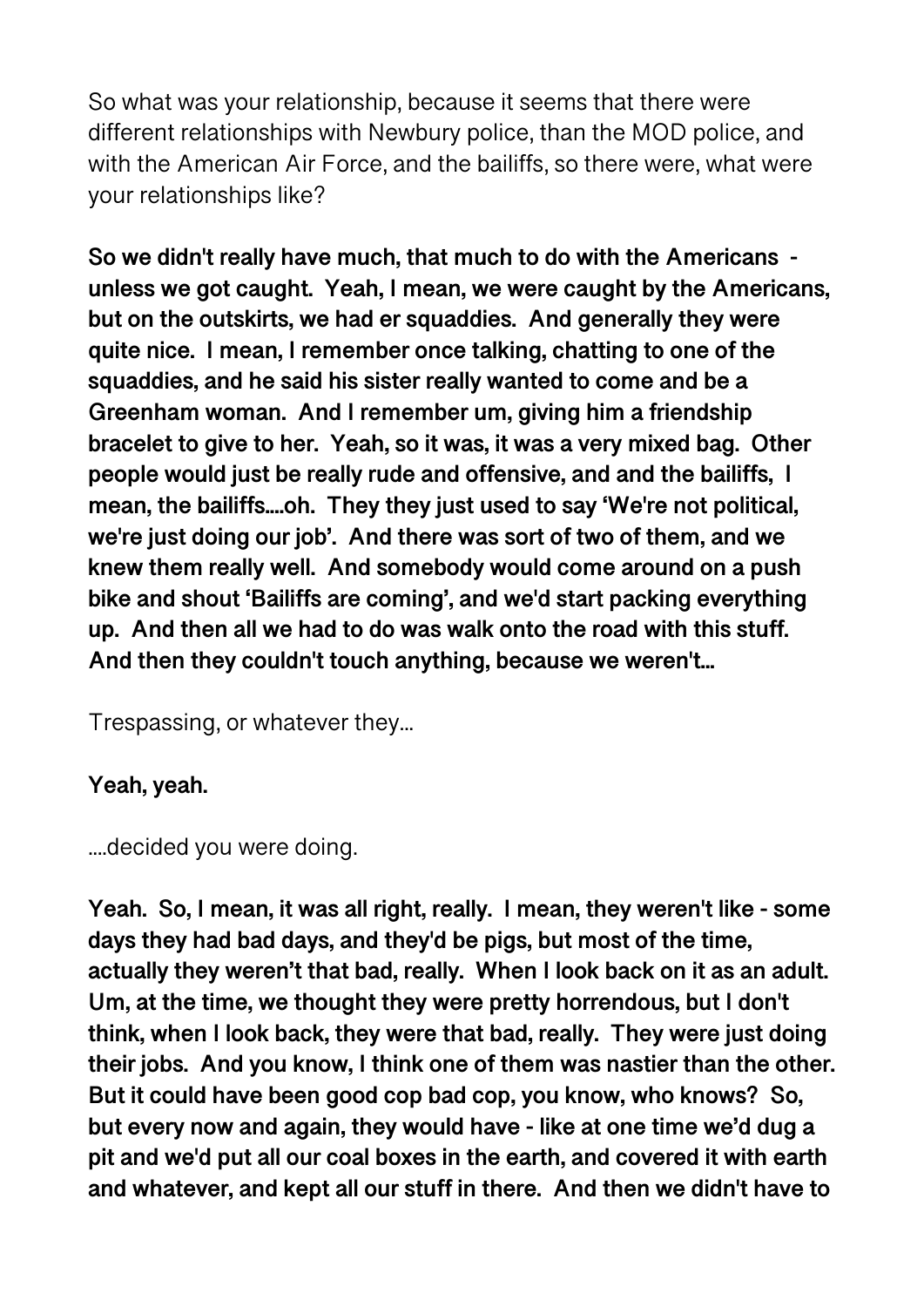**move it. And somehow they found out about it. I often think they had spies in amongst us. And they came and got it, and got all our food and everything. And you know, we used to, like, have a shit pit that we didn't put toilet paper down the shit pit, because we wanted to maintain um, the natural, you know, whatever.** 

### Like a composting toilet?

**Yeah, yeah, but it literally was a shit pit. It wasn't a composting toilet. It was a hole that we did shits in and covered it with mud. But we had a bag that we put all our tissue in, and then we took the tissue and disposed of that. So it wasn't in the ground. Um, but yeah, I mean, just becomes part of your day. I mean, when it was raining, it was a pain. Sometimes, you know, it'd be raining and you'd be evicted four times. It really wasn't fun. But that's how it was.** 

### How long did you stay there?

**Um, I think I was probably pretty much there, but I mean, we would go off into London, go off and do things, but I was probably pretty much there, full time for about a year. So I would have gone there in the spring, so it would have been about the March and, I probably wasn't there November, December, January, February much, I would have probably gone for a night or two. It was just too cold, and we were being evicted a lot. Then the next, and then the spring again, I would have gone again and done it all again. But I think quite a lot of us sort of moved away from camp and began to create our own communities outside.** 

### What back in London you mean?

**Well, in London or wherever, wherever you lived, really because people came from all over the world. And it was all over the world. I mean, you know, I went and stayed in a squat in The Hague. Beautiful, beautiful squat with Greenham women. And I had women come to visit me in Plymouth that I'd met at Greenham - there was a lot of Dutch women**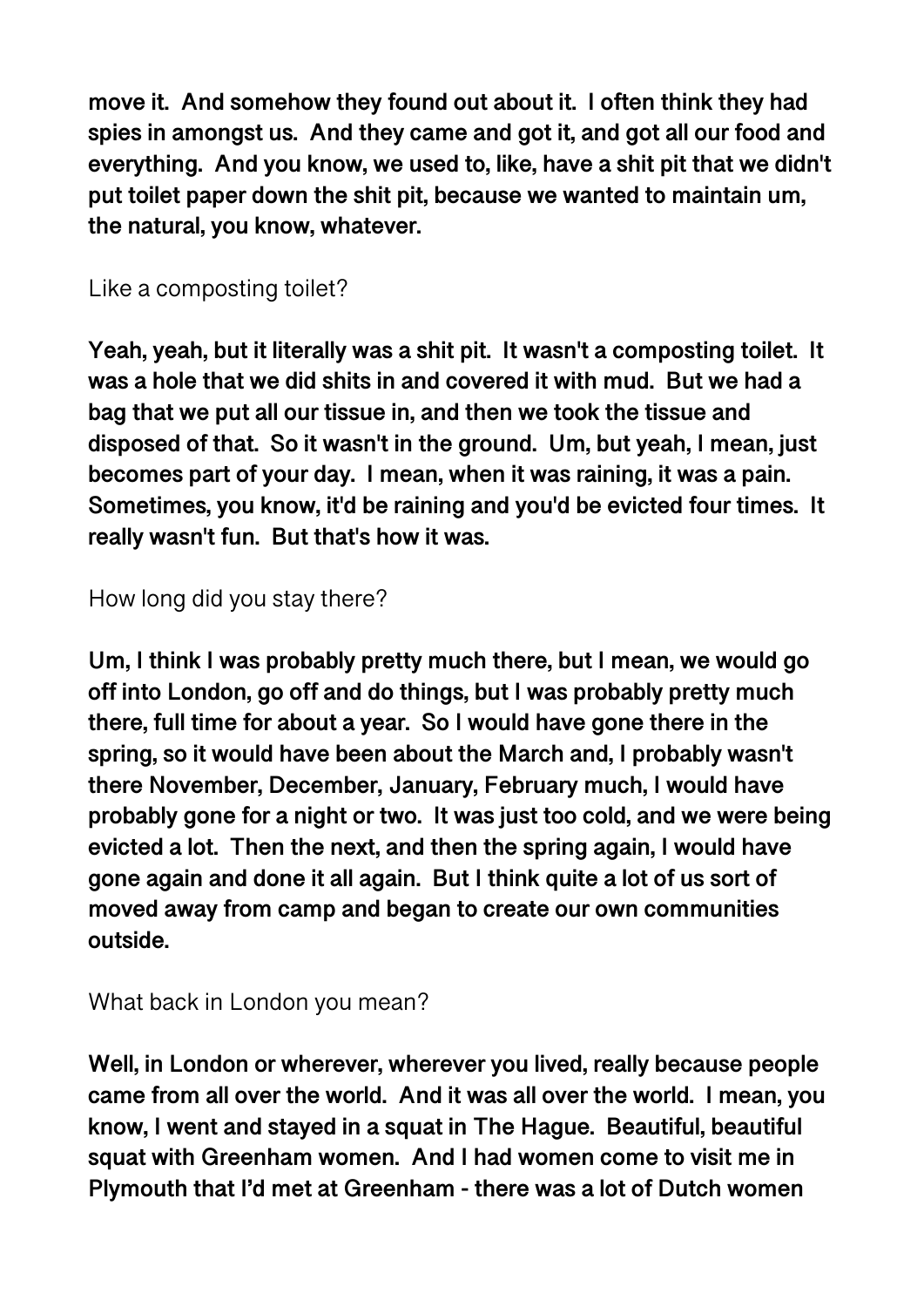**there. Dutch and Spanish and Swedish. Yeah, quite a lot of er, it really opened my world, as well because up until that point, I had pretty much anyone foreign, because it was all very much about foreigners, and foreign food, and foreign ness, and foreign that in those days, and being from Devon it was very white, very white community. So for me to meet people that weren't white was quite a revelation. I was quite scared. Yeah. And I think it's quite good insight to have actually, because when people are so racist, I think a lot of that is actual fear of the unknown. So it's not a bad experience to have had, because I think it can help me bridge gaps. So, obviously, having lived in London for quite a while now it's not afraid anymore. (Laughs). But yeah.** 

So how did the, because it's, it's famously a, a, a collective but with - as you say, that there was no hierarchy, but there was a hierarchy. How did - was that effective? How were conflicts managed and things like that?

**Um, (breathes out) I think people moved gates. (Laughs). So that was one way that conflict was managed. Um, but I think, I can't really remember that much conflict where we were, because people came and went. So, you know, there was quite a lot of people that lived in Bristol, for instance, and they'd come and go, and then we had, you know, then we had the visitors, who came, and people who came for a night or two, and so there was like, a constant stream of people coming in and out, and they brought with them a whole new ambience really. So, if you got - if somebody was getting on your nerves, the chances are that they would bugger off anyway in a few days, or you would go and stay at a Blue Gate for a couple of days, or you'd go back to Plymouth. And we used to hitch, I mean we used to hitch everywhere. So when I think about it now - woooah! So yeah, I mean, there were, there were real problems. I know there were, but not really at our gate. So, but maybe we were um, I don't know, maybe we weren't as hardcore as some of the other gates. I don't know.** 

Did you deal with, did you have anything to do with the money and the bank accounts?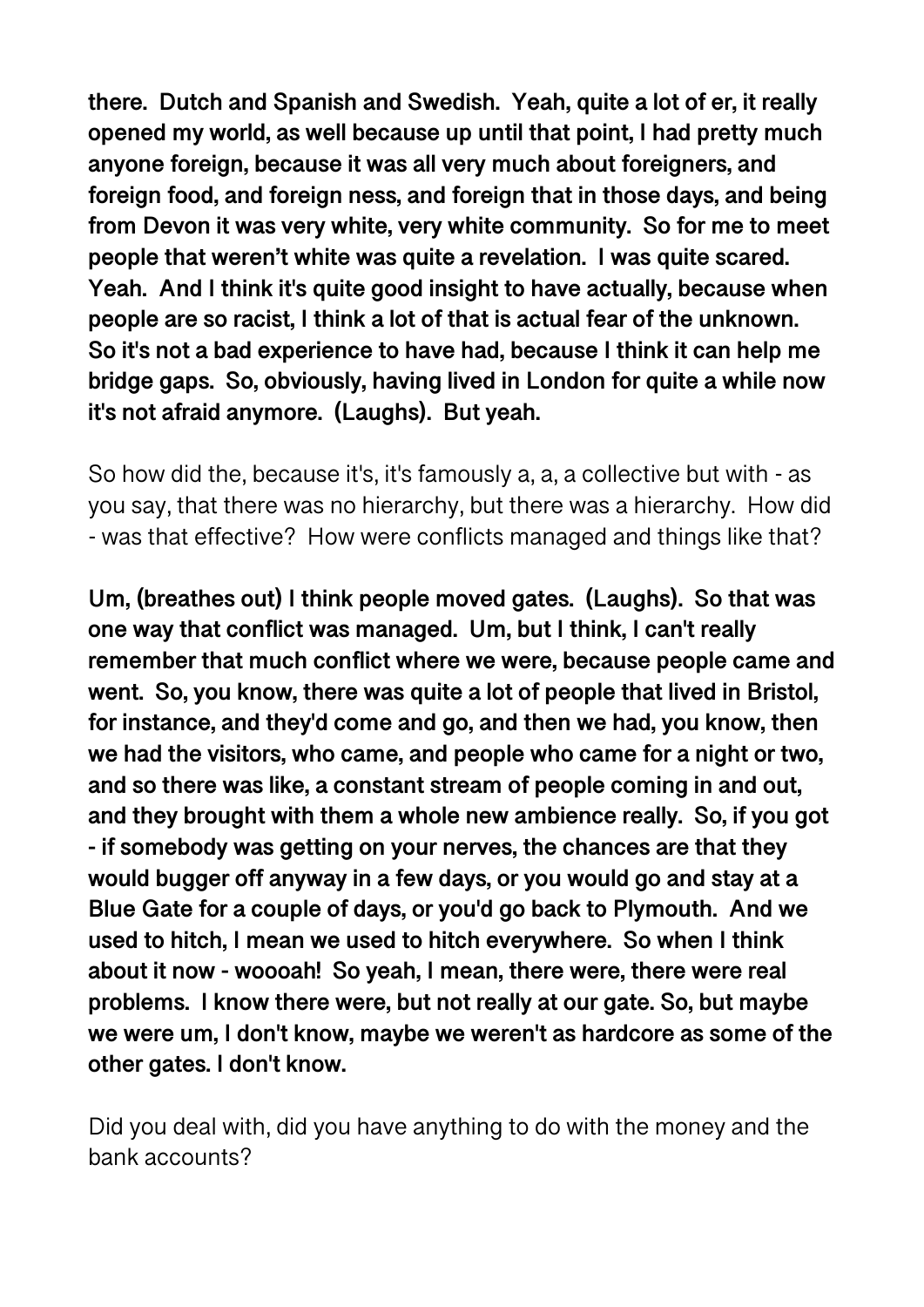# **Oh god, no.**

So that can, I think that sometimes could be a source of conflict, couldn't it?

**No, no, we didn't have anything to do with any of that. I mean, um, I think the most exciting thing that I happened, when I was there was Bruce Kent came, you know, the CND man - was his name Bruce Kent, or was that Superman's name?** 

No, no, that's Clark Kent.

**(Laughs!) He came...** 

I'll edit that bit if it's wrong!

**He came and brought us all watermelons. He came - I think it was with loads of watermelons, or something like that if I remember. So, and there was always a rumour that Yoko Ono was going to come. And evidently she did. But I never saw her. So, um. Yeah, but no, I wasn't involved in any of that organisational stuff, and I would not wanted to be either. Yeah, so.** 

So were you arrested? Obviously you were involved in civil disobedience because going onto the camp itself is, you know, is, er is...

## **Well, yeah, I was arrested for that, but not charged.**

Right.

**So they'd arrest you and then un-arrest you, and throw you out. So I mean, that happened a few times. Um, but no, because I think they'd realised how pointless it was arresting people. Um, I didn't know people who were arrested and charged. And I did visit people in Holloway as well, but I don't know who. Um, but no, no, I couldn't, I had children. So I had a child. So it was quite important to me that um, I wasn't. So if**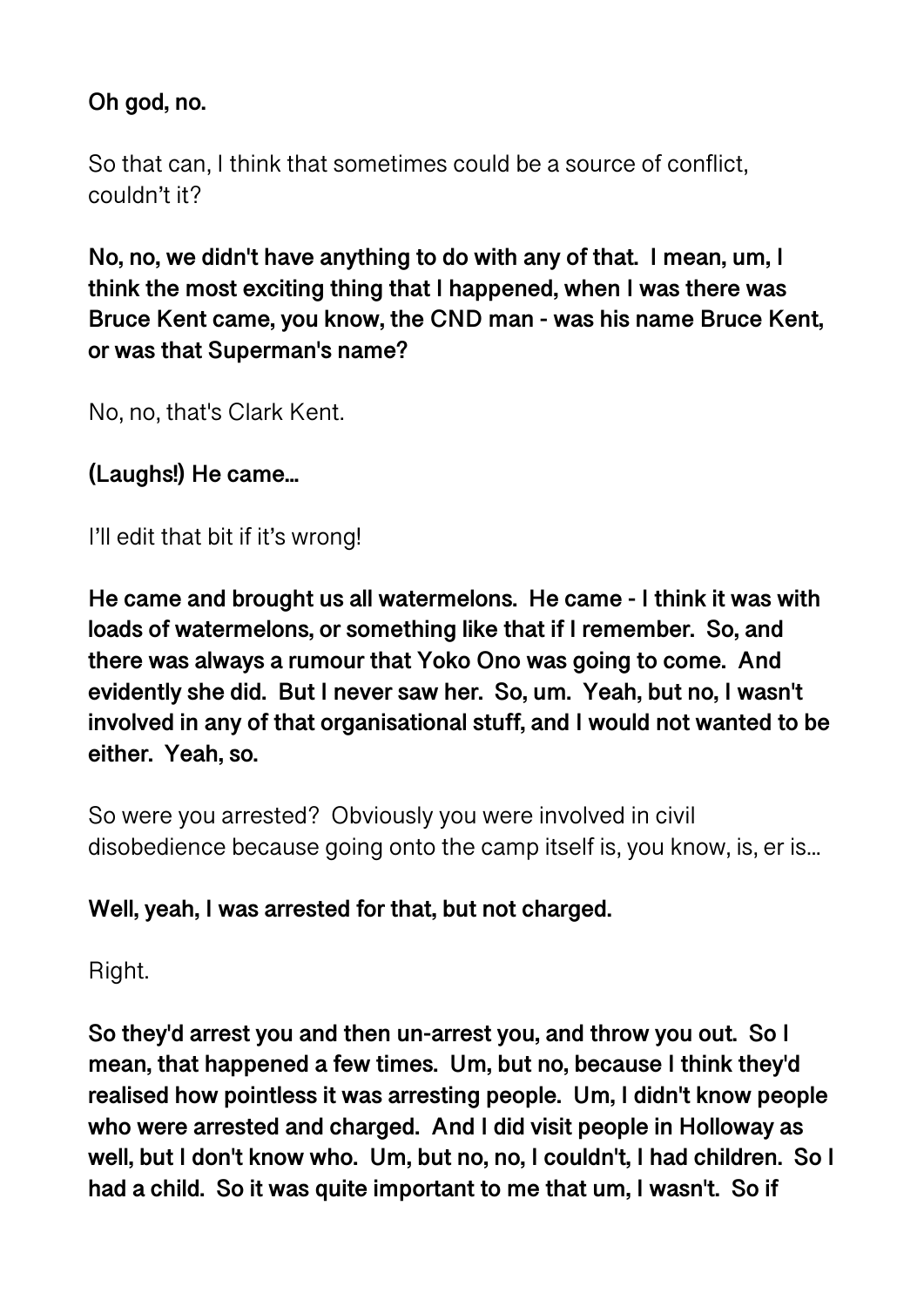**there was anything that we were likely to get arrested doing, I would stay at home and cook the dinner, or something. Yeah, we didn't have to be that involved.** 

Yeah. So there's no point in being a hero if it's going to ruin your child's life

**Yeah. Exactly, yes. So...** 

Does she remember anything about it?

**Not really. She looks at photographs and asked why she had that awful haircut, and why I dressed her like a boy. (Laughs). Apart from that, and like 'Don't ever tell anyone', things like that. So, but no, she was quite mortified by the whole experience as an... It's quite funny because you know, both my girls are all like, designer clothes and lipstick. So, um, my son actually is quite alternative. But both my girls are so the opposite of me. So the opposite - everything matches and whatever, so it's quite, quite funny really.** 

Yeah, it's a, yes, you kind of think that sort of thing inevitably will rub off, but maybe it has been in a slightly different way.

**Yeah, I think in a slightly different way. Definitely. So, and actually I can see elements of the girls - of me in both my girls. No, they're both very focused and driven, and they almost certainly get that from me - and bloody minded. But, and whilst they are, you know, my my youngest daughter's 30 and she left school at 13/14 - she refused to go. And I used to take the work with me 'cause I was the boss, so I could. And she left school with no qualifications nothing, made up some qualifications, got a job as a receptionist, and worked her way up to the job she has now. And she's really, really successful. So...** 

Women are in prison for that now, children truanting.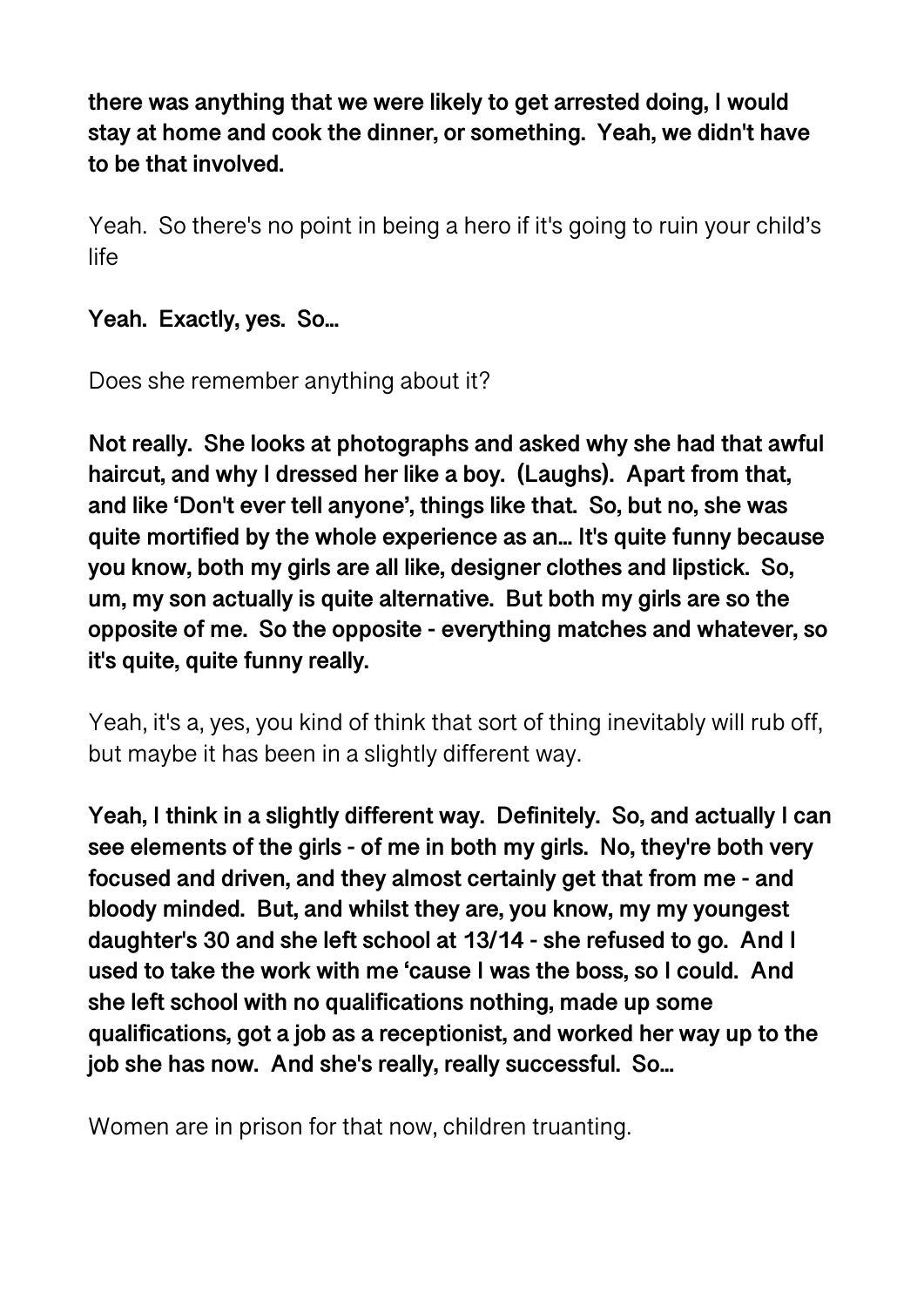**They threatened to do that to me. And I used to say 'Well, how are you? You know, how am I meant to get her there?' Yeah, so um, it was. Yeah, I mean, I really had to fight and fight and fight, and they threatened me with all sorts of things but they didn't actually do it. Yeah. So that's just how it was.** 

So, um, how many of you were there Red Gate eventually? If you and your cousin kind of went off and set it up, did it...

## **There were loads of us.**

Did people gravitate towards - people with children gravitate towards you?

**Um, I think people who wanted a nice laid back, yeah, um, gate gravitated towards us. So I mean, we were sort of quite working class and I mean, there was loads of us - absolutely loads of us. There was probably about 10 core people, Meryl and Mel and, I can't even remember - Pip I think one of them was - there was lots of us, and people who - we were quite a mellow, yeah, it was, we weren't, Blue Gate was quite hardcore and er, quite hectic.** 

So nice to visit and then come away from?

**Yeah, yeah, but where we were it was, you know we'd all sit around the fire at night telling stories, and playing music, and singing, and sort of being quite, quite gentle but not as airy-fairy as Green Gate. Yeah, (laughs), so it was. Yeah.** 

So were the songs - because there's a Greenham songbook, and there's probably about, I mean, there must be nearly 50 songs in there. Did you sing those?

## **Yeah, down at Greenham, on a spree funded by the KGB - um...**

I met the woman who wrote that, yesterday!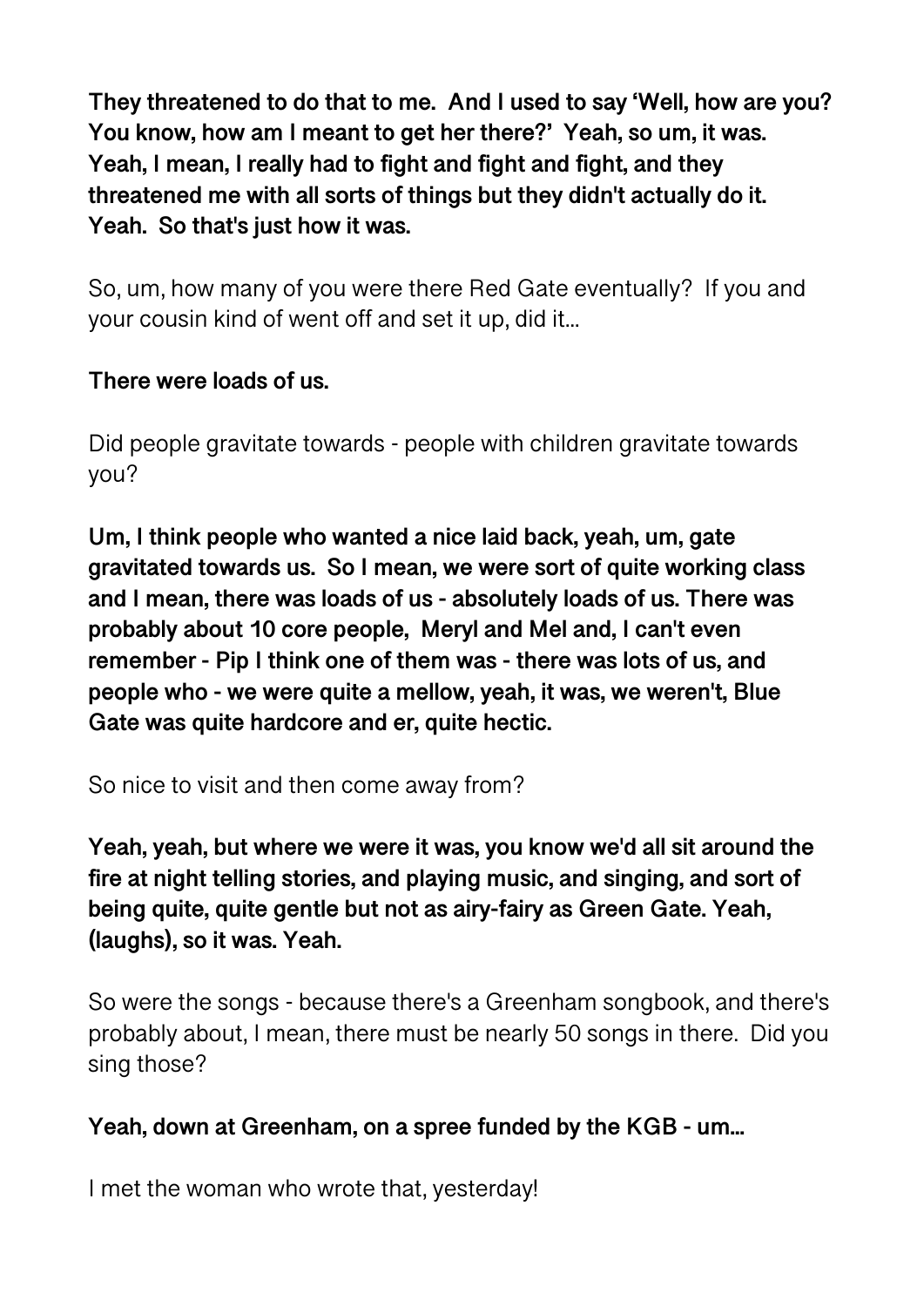**Oh right, yeah. And yes. I mean, there was loads - so many. In-fact, one day I was on the South Bank in London and I went into the British Film Library, some, somewhere British, some thing on there, that I can't remember what. And there was a group of women singing. And they were singing Greenham songs.** 

## Brilliant.

**And it was like, oh, my God, and I said to my friend, we've got to stay. We've got to stay. And I recognise, and, and the woman said 'Um, these were songs we sang...' And I said 'At Greenham!', and she said 'Yes, at Greenham'. And it was like, so there's lots and lots of them. And I quite often think of them when I'm doing things, like oh, wow.** 

Fantastic. I think those - some of those songs are absolutely brilliant.

## **Yeah, they are. Absolutely. Absolutely.**

Very, still very relevant.

## **Yeah, yeah. Yeah, that was, yeah, we did use to all sit around and sing. And yeah, it was, it was fun.**

So, would you say that, why, why do you think that the legacy of Greenham hasn't been sort of carried on from, from then to now? Because we've got - one of the volunteers that we've got in our group is a student. She's, I think she's 20. And she said, she never heard of Greenham before she joined. And 70% of some of her friends hadn't either.

**When my daughter was about 17, she tried, decided she would go back to school and try and get a qualification. And she didn't stay because she couldn't bear it. But she did try. And one of the things that had to do a project and she said 'Oh, I'm going to do Greenham women'. And her teacher was really, really like 'Don't be so ridiculous. Who do you -**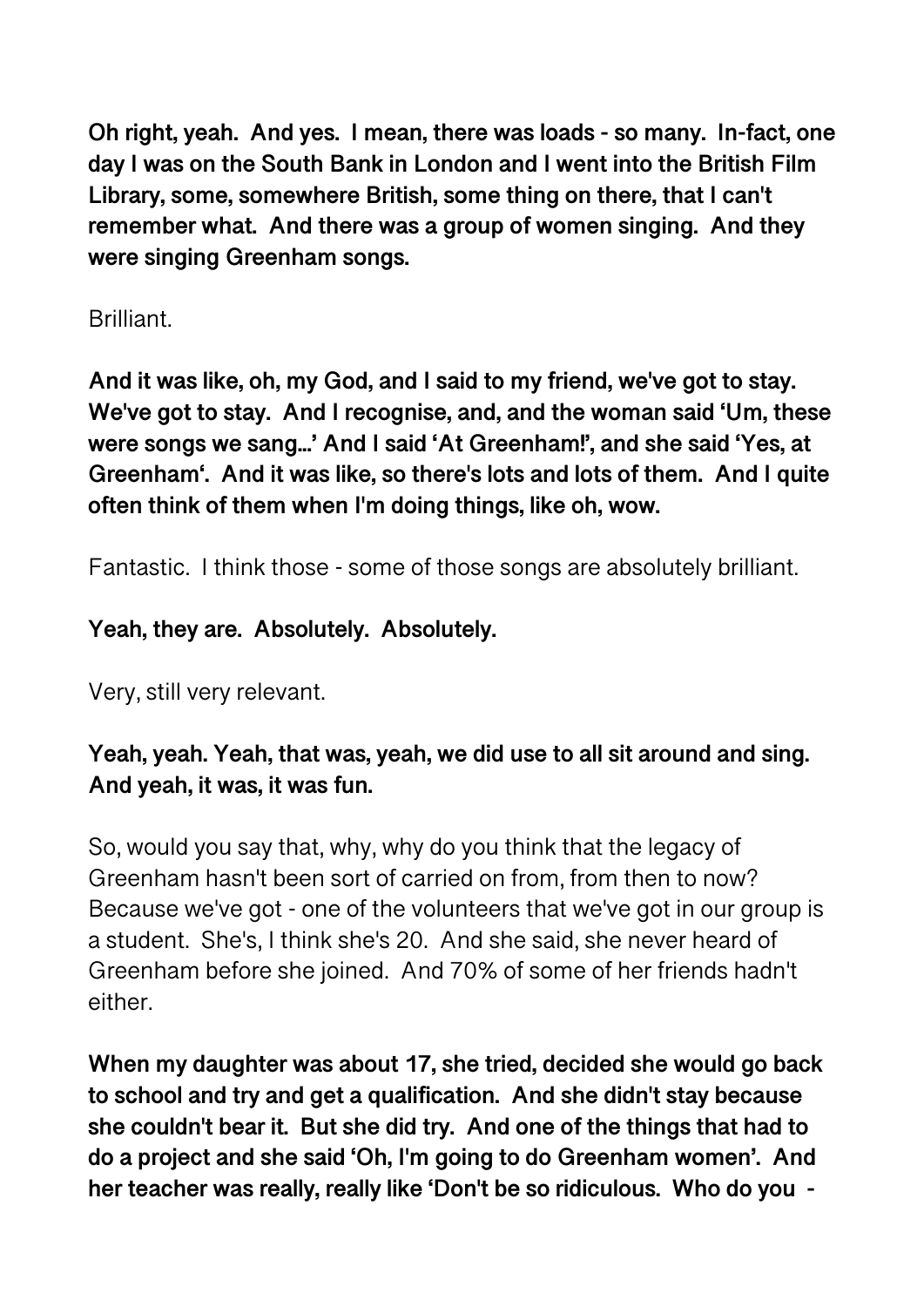**however are you going to find anyone that's been to Greenham?', and she said 'Well, my mother was there.' She said 'Oh, well, I don't think it's a suitable subject.' So that is the sort of thing, and I'm not - but I think I do know people who were taught it at school, but I can't remember who told me that. I don't know. But, uh, well, I mean, 'cause women innit women's history is ignored by and large. And. And it was, um, yeah, we weren't nice. We weren't nice girls, were we. I think probably, because there was a lot of lesbianism involved, I think that made a big difference. If we'd been um - if it had been a middle class, straight women's movement, I'm sure more would have probably come of it, because even the Suffragettes tended to be posh birds, didn't they? Excuse me. So I don't know - who's to say?** 

And what do you think could be the learning for these, for future generations from Greenham, what do you what do you think girls, I guess girls and boys, but I guess I'm thinking girls, particularly, or young women.

**Well, I mean, the importance of uniting for a cause, not, not division, because we live in a world where we're told, you know, we're too fat, too thin, too short, too tall, too clever, too thick. Everything to separate us, separate us, separate us, separate us. And what happened at Greenham was that actually we all said 'We're women. And we're singing', and that was it. And we supported each other, and we listened to each other, and we didn't judge. So I suppose you know, what they can learn is that you have to be dedicated. And you have to stop division.** 

Yeah, I think that's a really good, that's a really good point. I think we've policed a lot, aren't we, and then we do the policing for them.

### **Yeah. Yeah, we do. Yeah. So.**

So do you think you became more politicised?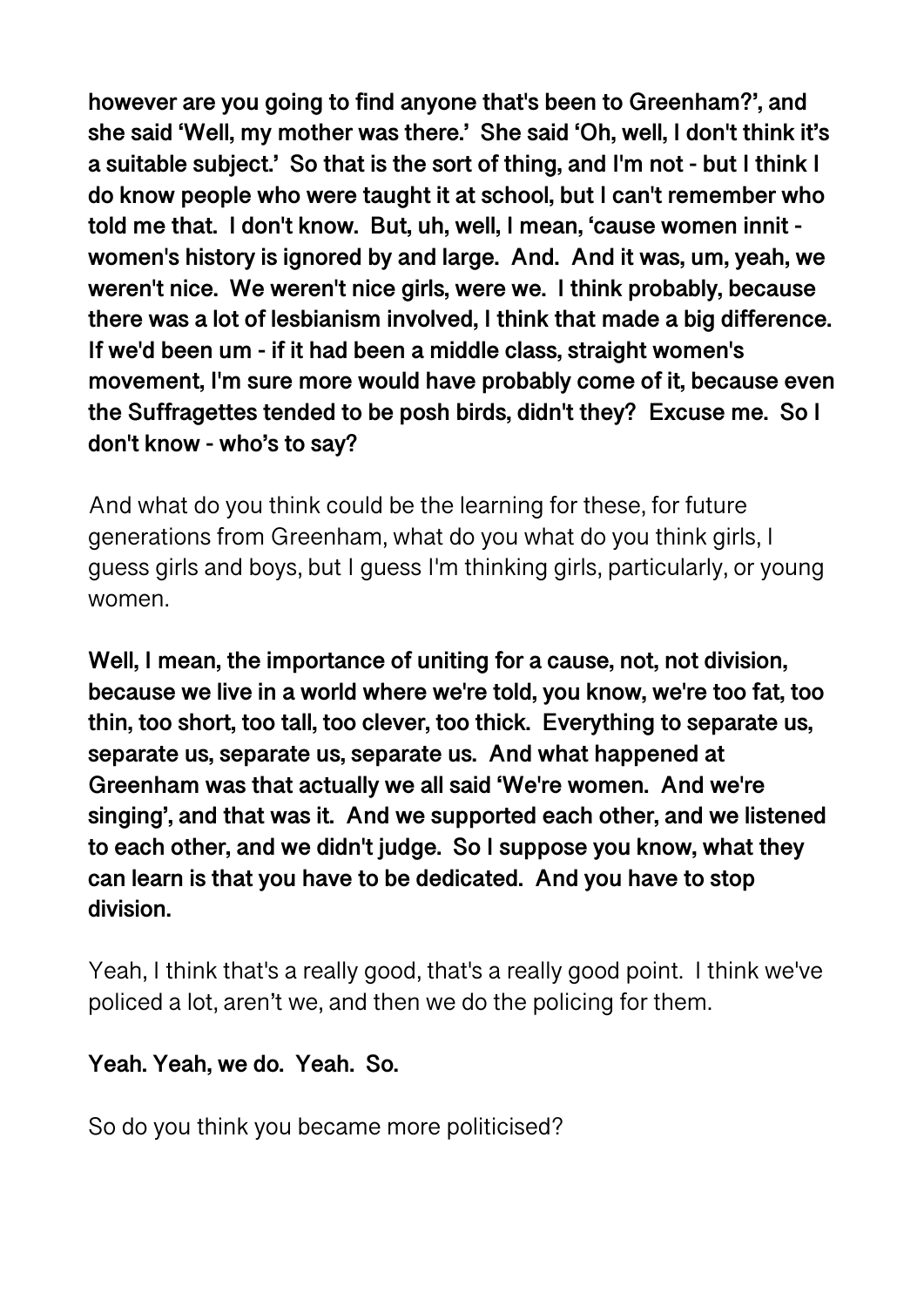**Oh, god. Yeah. Yeah. Definitely. I mean, you know, to this day, I mean, I don't think I'm that political, but other people do. So, you know, it's all relevant, isn't it? And but yes, I mean, I, you know, I m in the Labour Party, I'm in Momentum, in my women's CLP. And I mean, one of the things about moving to another part of the world is if you're in the Labour Party, ou can just join the women's CLP and you know, you're going to meet women that are okay. So that's been quite okay. And um, yeah, I mean, every, you know, I'm a vegetarian. And actually, it's not so much for animal rights. It's for um, the way we farm. Yeah, I don't agree with the whole, the way we farm, completely. So, yeah, and the way that meat is processed is appalling. And so it is animal rights, but do you know what I mean?** 

I do, it's environmental.

**Yes, environmental as well. Yes. So everything, you know, I'll recycle, I'll reuse.** 

So do you think it made you more, gave you a critical analysis, you know, like, just a bit more thoughtful about things?

**Definitely. Definitely. Yeah. I mean I never ever buy new, when I can buy secondhand. I give everything, you know that I don't want I put on Free to Collect. I don't even bother - even though I'm poor, I don't sell things, I give them away. Because I think what goes around comes around, and if you're open - if you make a space, something will fill it and all that rubbish so I'm a bit cosmic I suppose. (Laughs).** 

I think, I think there is definitely something to that. And I think that there is a, you have to be able to look yourself in the mirror and think, you know, you know, I did my best.

**Yeah, exactly. Yeah, I tried to buy clothes in charity shops. And I mean, there's two reasons for that. One is I just can't afford new ones. But the other is it means that um, you know that they are being used properly,**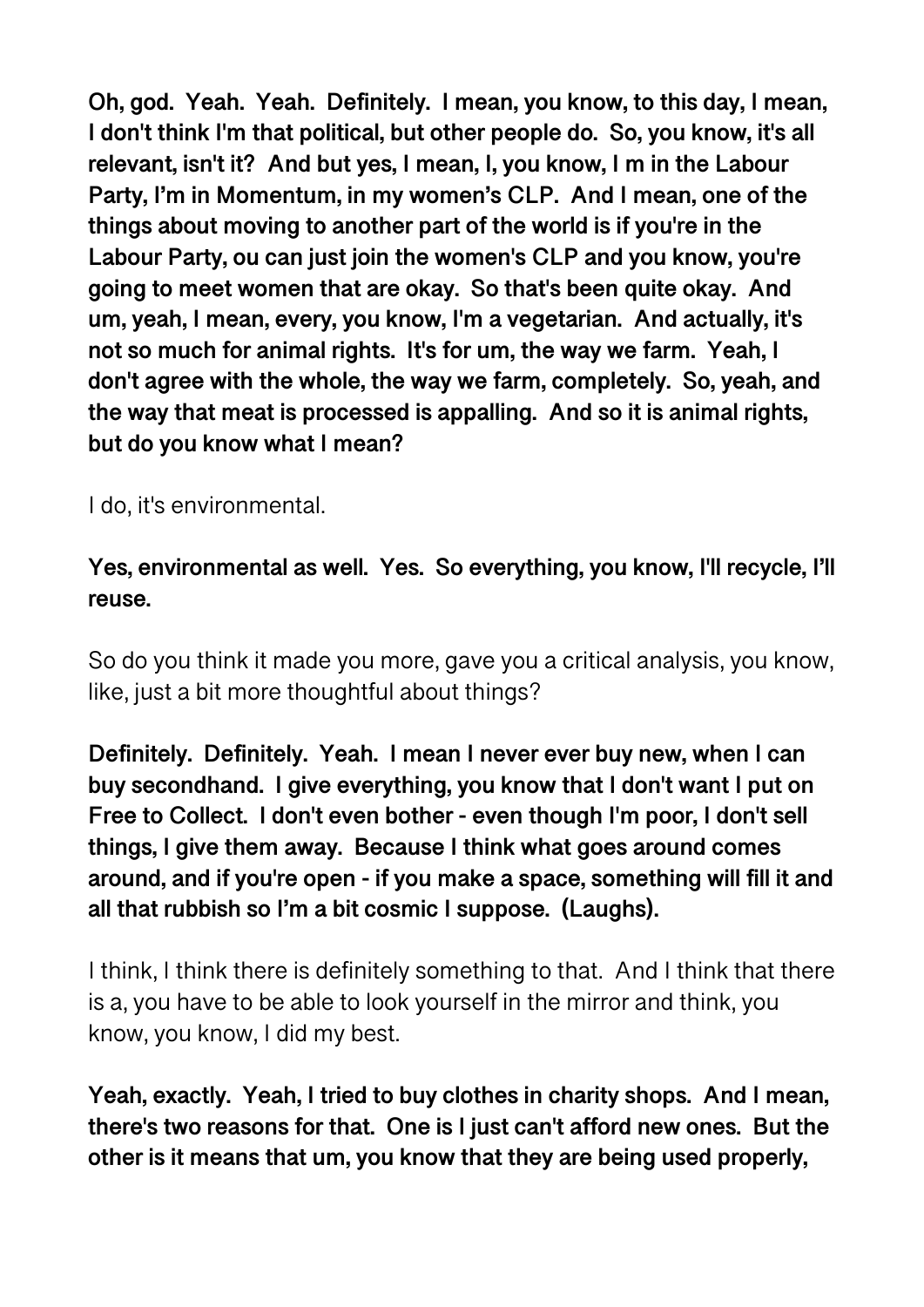# **things are being used properly and it's important - I love E-Bay as well. I get everything off E-Bay. Charity shops and E-Bay.**

It's a good job you don't drink, you don't do that sort of 3 o'clock in the morning, oh my god, what the heck have I bought?

## **(Laughs). No, no. So yeah, yeah.**

So some of the women that we've been to see, have said that they, either they or women that they knew came to Greenham to to kind of escape something else. It was a movement towards, but it was also a movement away from.

## **Yes, definitely. Yeah.**

And a lot of them have said that it was, it was the, that a lot of it was down to men. So whether it was domestic or sexual violence, or abuse or just being controlled or dominated like your cousin or you know, was that your experience - that a lot of people went there, because...

**Yeah, we were all running away from something. And it tended to be male. Yeah, definitely. Yeah, we were all searching for ourselves. As I said at the beginning, I really believe that, I think we all had a real real need. And um, a lot of that need was fulfilled at Greenham. Yeah, I think for a lot of us, we actually learnt what love was because we learn how to love and accept one another. It was, yeah.** 

Yeah. And not be in living in conflict all time. Yeah.

#### **Yeah.**

Yeah, that must have been, must have been nice to, to you know, to have a sense of peace.

**Yeah, it was. It was, you know, and just to be able to talk about all the things that people told you you were mad for. Yeah, so, and suddenly I**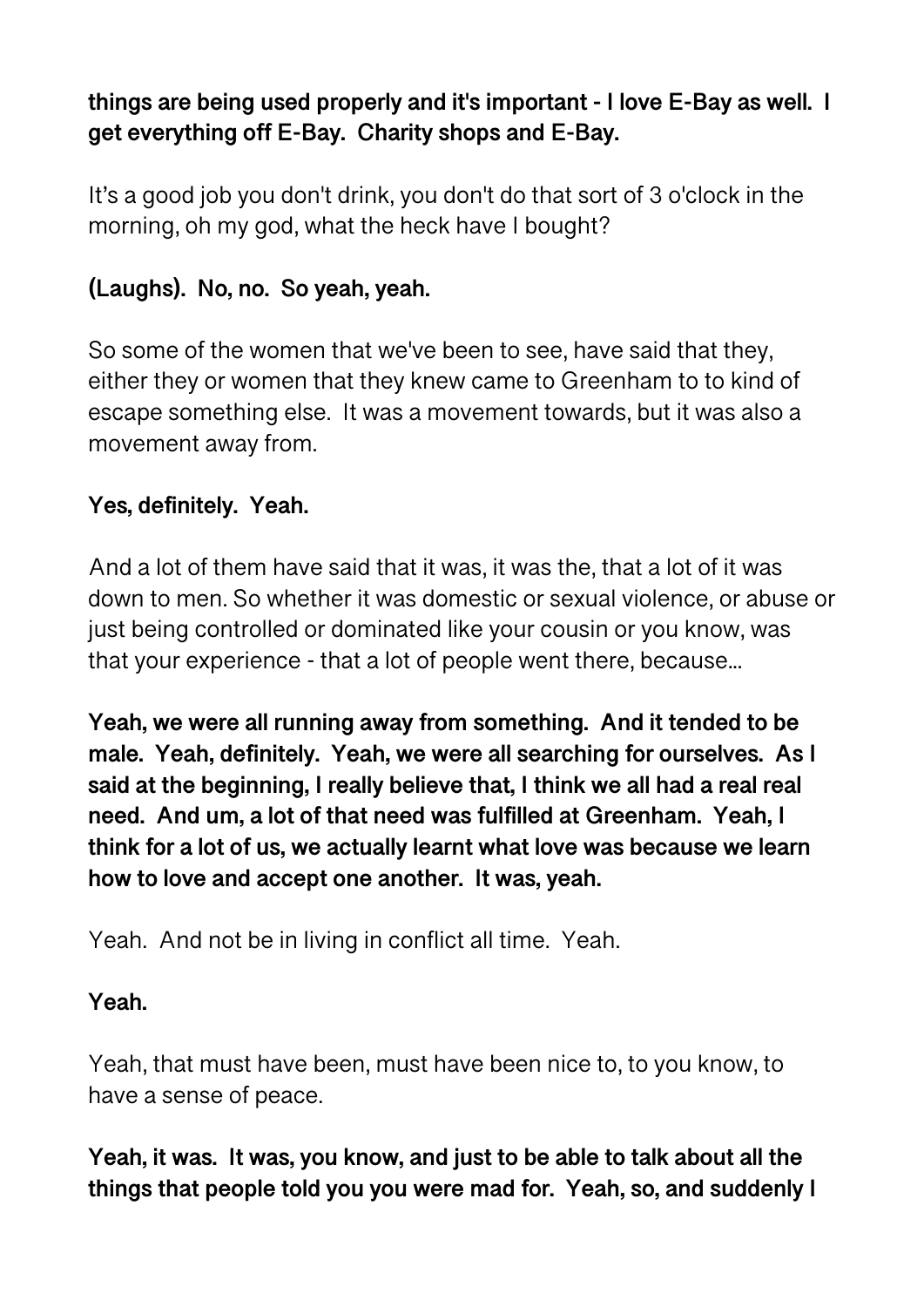# **went to Greenham and I wasn't mad anymore. I was normal. And it was quite nice. (Laughs).**

And so, it the women that were there were just, you know, I suppose that you know, there wasn't like social workers or people who had any kind of particular, um, you know, skills - it was just the fact that you could talk together and non-judgementally...

# **Yeah.**

That everybody could have a proper say about what it was that you know, had happened to them or...

## **Yeah.**

...they were scared of, or whatever it was.

## **And everything I mean, right, right down to you know, I'd never even - I didn't know what couscous was.**

Neither would I have done at that point.

**No, I mean, I had quite a small, um, small world (laughs) that I'd lived in, and going to Greenham taught me so much, so much. I don't think I'd ever had a green pepper or red pepper until I went to Greenham, so there was a lot of, you know, it really broadened my horizons. And I mean, I still call it hippie-shit tea, you know, herbal tea. I'd never had herbal tea or anything like that. I mean it was like - brown sugar. I mean, there's so many things that I had no experience on until I went to Greenham.** 

And were you involved in the sort of nonviolent direct action, the sittings and you know, blockades and things like, or was that...?

## **Um, I can remember doing them, but I can't necessarily remember doing them what for, but I mean, yeah, I mean, when we did non-direct**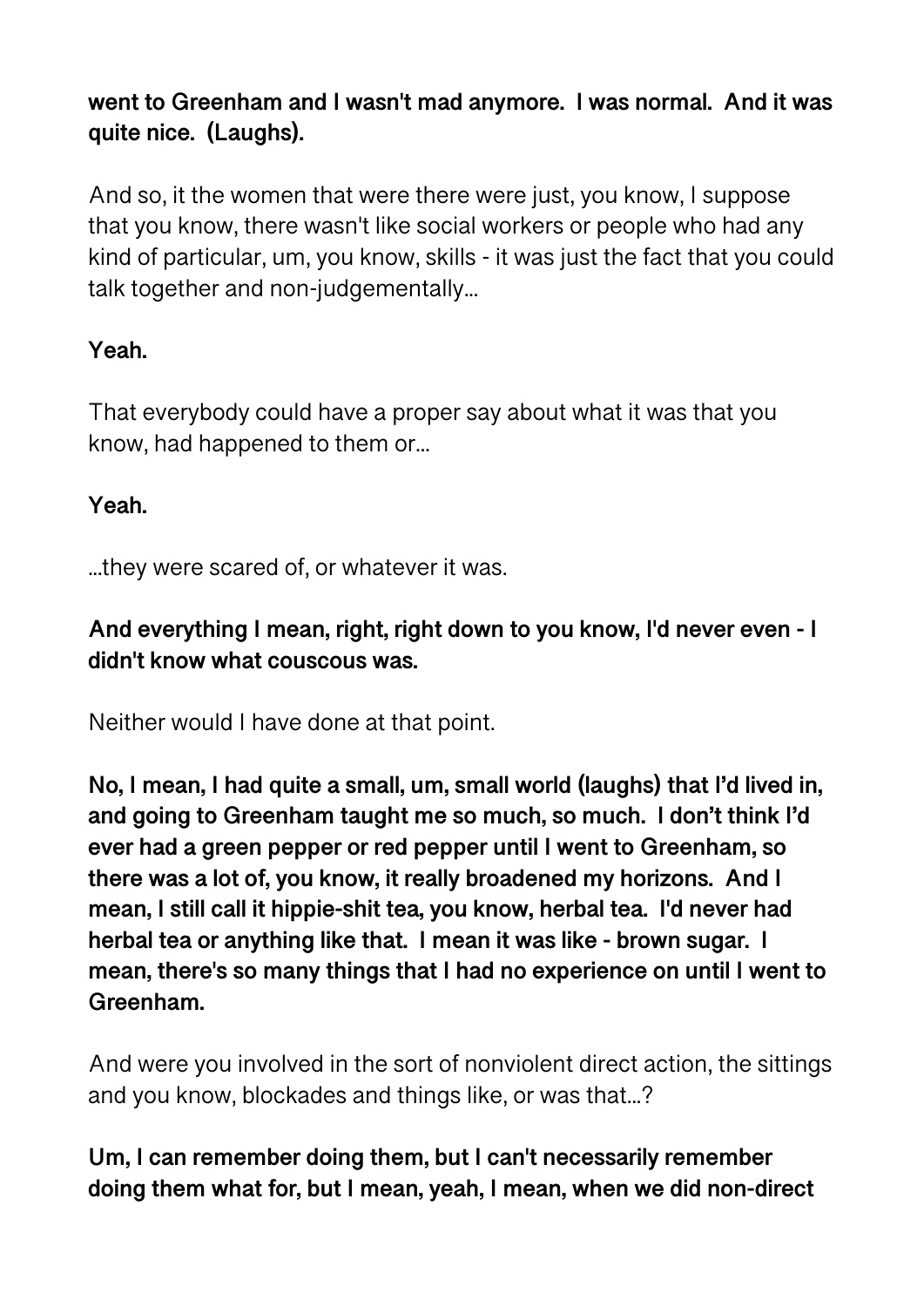**actions, I mean, things like going on into the base and things. were part of that. Yeah, I mean, we just, I mean, there was nothing organised when I was there, there was nothing organised other than what we organised, or maybe we'd get word from another gate that something was going to happen and we'd go and join it. But there was no organ - I mean, there really wasn't any organisation. After the million women I don't think there was anything organised after that to be honest. So it was all...** 

Was that the Embrace the Base?

## **Yeah.**

Right.

# **Yeah. So the Embrace the Base thing was, I think, probably one of the last big, big demos.**

I think that was possibly one of the biggest and all women political demonstrations that there's ever been.

## **Yeah, I know, it was amazing. I remember seeing it on telly and being absolutely blown away. That was before I was involved.**

And it seems to me I mean, I'm not a creative like arty drawing type person at all. But the art that came out of the base seemed, is just quite amazing, I think.

## **Yeah.**

Really powerful. Moving. Very female as well.

**Yes. Yes. I mean, I'm not an artist either. So, um, but you know, I, I wrote a lot of stuff when I was there. I used to write stuff then. And a lot of my working through stuff.**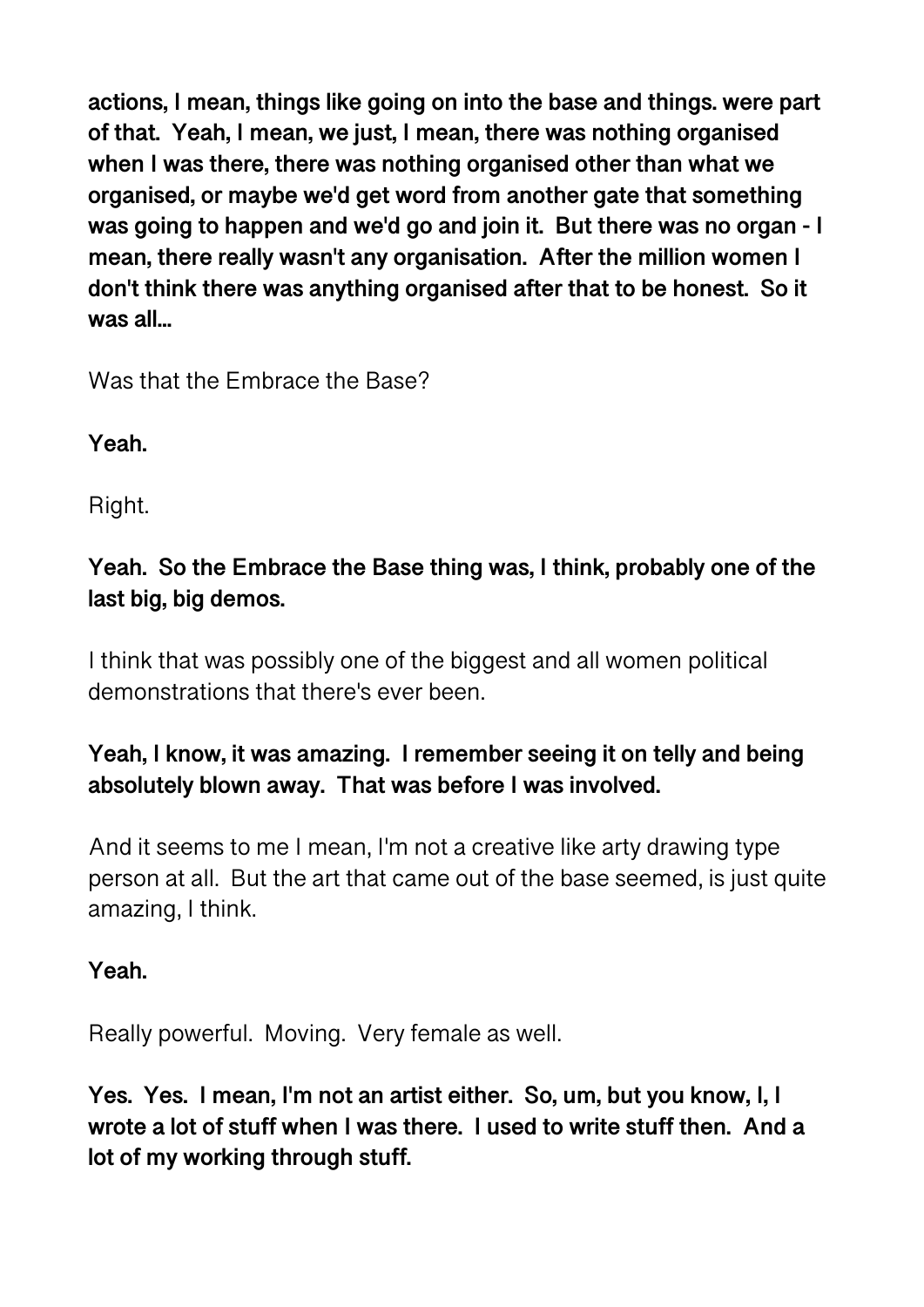Diaries and things like that?

**Yeah, in-fact we had a diary, the Red Gate diary, and during one of the evictions, we gave it to somebody to look after. And my cousin bumped into that person, I think it was at a gay pride or something one year, and they recognised them and said 'I've got the red book diary. I've got the red book diary', and somehow it never got - the contact details were lost or something. So somebody somewhere has got the Red Gate diary.** 

Oh, I might ask because we've got, we've had 200, over 200 women contact us, and we can only interview 100 because that's all the funding that we've got, although we're trying to get some more - just for the travel costs. And I'll ask if anybody knows. 'Cause, because, you know if we can get it actually, I'd rather give it to you and your cousin and then you can decide if you wanted...

### **...to release it.**

Yeah. Well, or parts of it.

#### **Yeah.**

That's what's happened with with other women. They've either taken photographs of some of the pages, or they've um, spoken, spoken it out.

#### **Yeah, yeah. Yeah. Yeah.**

And recorded it and sent it to us. And they are really - because they're so in the moment, they're incredibly visceral. Um.

### **Yes, yeah, exactly. Yeah. Yes.**

So yeah, that's that's a really good call. I will, I will ask and see if anybody, if anybody's got it and give it back to you.

### **Are you traveling all over? Or are you just doing this area?**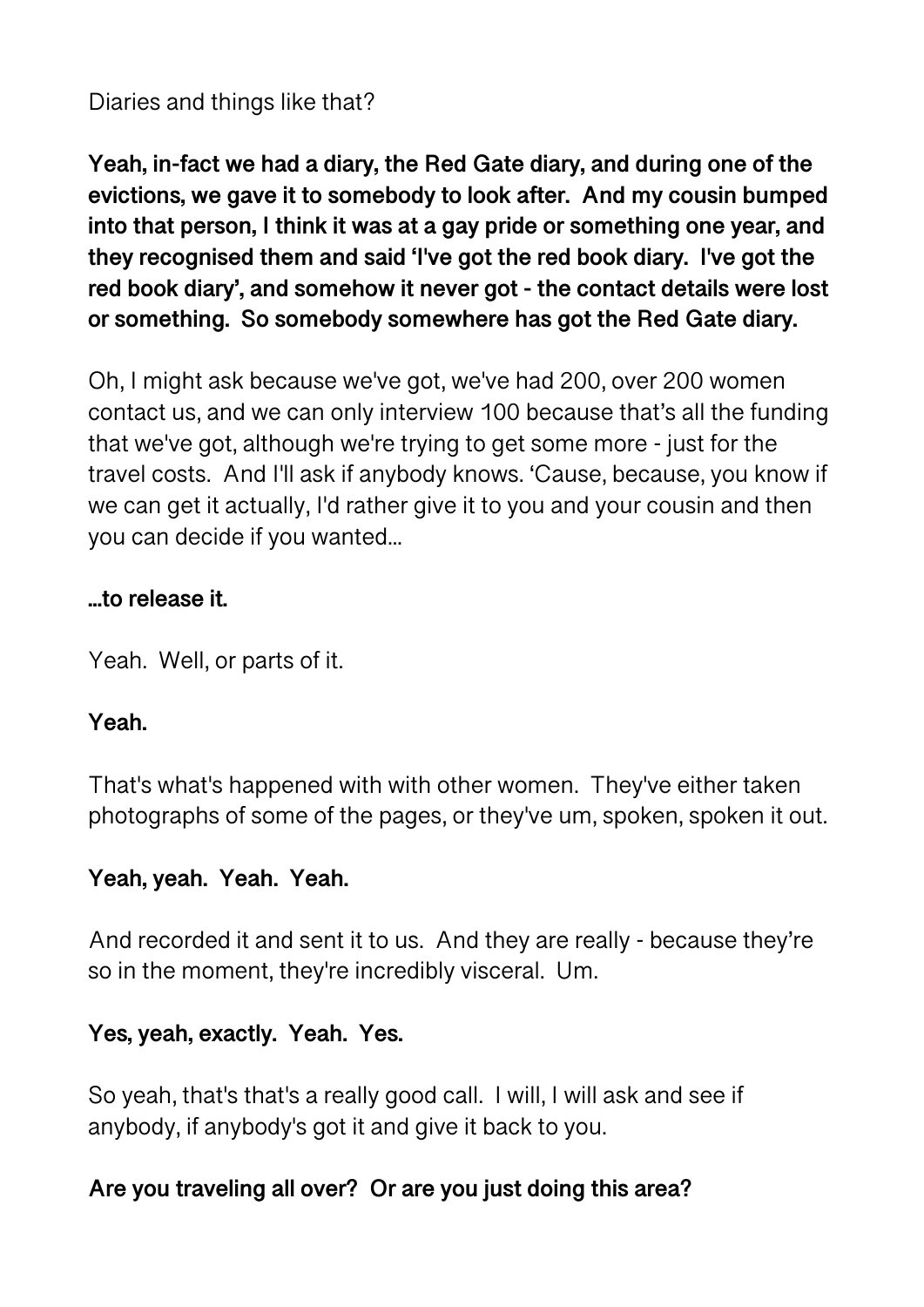No, I'm, well, I live in the Midlands. So I was in Glastonbury on Monday, so only about 20 minutes away. Weston today, I'm in Derby on Friday. Where am I - Birmingham, so that's the closest one. I'm going to the Isle of Wight, Southampton. So, but because, so, the volunteers, there's 10 volunteers, and part of the funding was that some volunteers had to be more um, er, experienced in interviewing than others, so they've got, so, so I think what they've done is they've given the interviews to people that try to match the people up. If you know what I mean?

# **Yeah.**

So, because I've done research before, they've sort of said to me, you know, how about, you know, do you want to interview these women? And I've just said yes to everybody, you know? Yes. You know, anybody. Yes. Yes to all! You know, I'll interview them all. So, so yeah, it's bits. It's, and I think, actually, quite a few women are from Wales down. There's not a lot North.

## **Right. Okay.**

So women have tended to gravitate towards sort of the South East, a bit, but sort of Southwest, and Wales.

## **Yeah, I think there's quite a few Greenham women in Wales, I think hippies go to Wales!**

Or Glastonbury.

# **Yes, Glastonbury, yes. So, yeah.**

Yeah, that would be great if we could track that down...

**It would.**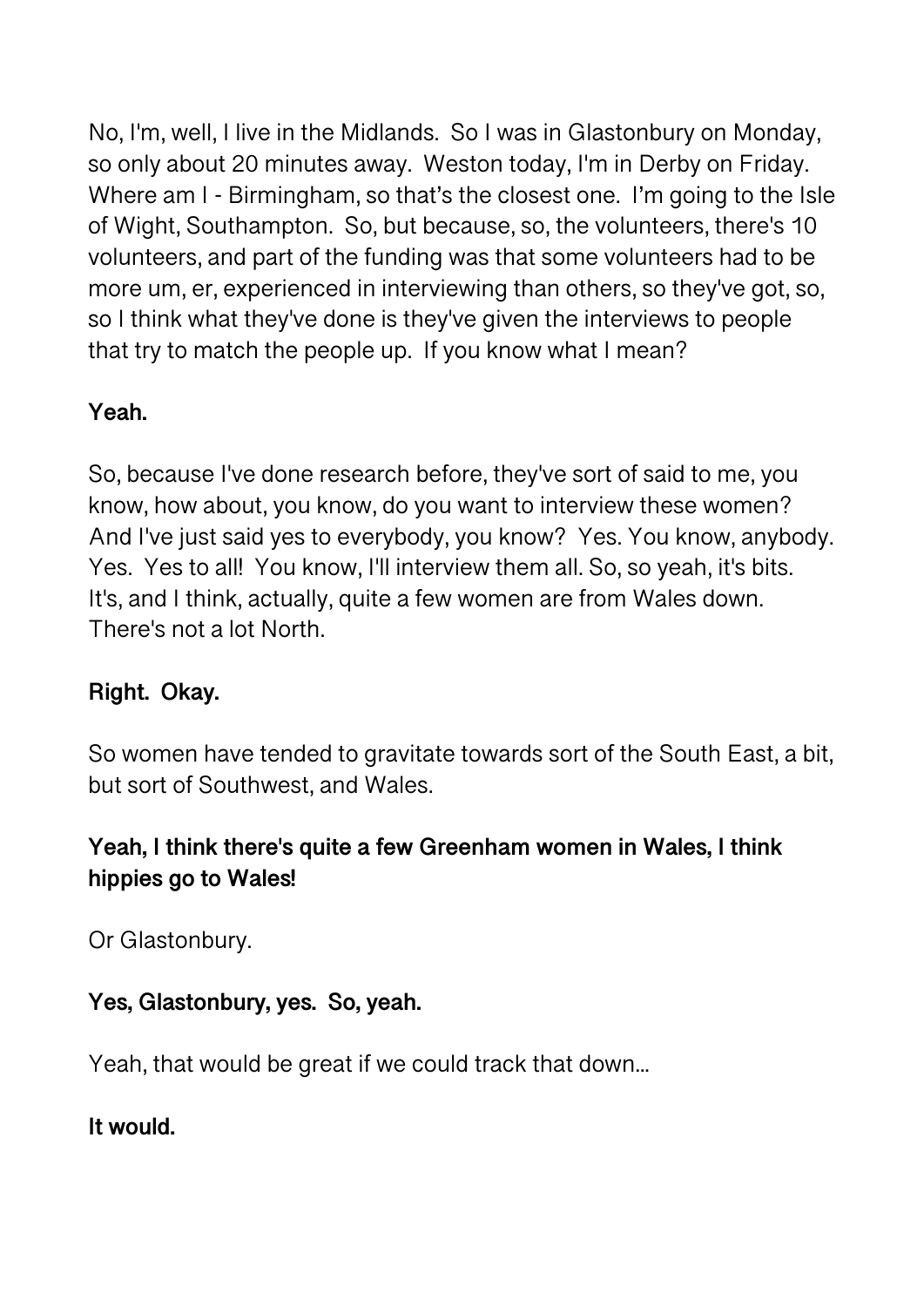...for you. That would be brilliant. The fact, the other thing I find amazing is that women have taken their papers, you know, their memories, those tangible pieces, and they've moved with them. for like 20/30 years. So

**Yeah, I still somewhere got my Greenham woman 'Women are Everywhere' card that we had, and Greenham women badges. And yeah, I mean, I've probably got stuff. But to be fair, I've got what I call my tragedy box. (Laughs). I very rarely look at my tragedy box because it's just like, full of sad stuff. (Laughs). So it's probably all in my tragedy box. But yeah, yes, I mean, I probably have got stuff from back in the day. And my cousin was saying that Mel has got lots of photographs of us all at Greenham - I've hardly got any because we had to get them developed in those days.** 

Yeah, expensive.

## **And it was really expensive.**

And you had to have a proper camera as well, didn't you?

**Yeah, yeah. So it was all very expensive. So I never took photographs. But obviously other people did and got them developed. So, and there is, um, there is a documentary that I'm in. And the only reason I know about this is because one day - god, this must have been about 20 years ago, I would imagine, my son was flicking through the channels, and he went 'That was you, Mum'. And he flicked back. And it was a Greenham documentary. And it wasn't Carry Greenham Home, it was another one.** 

There's one that is from the perspective of the Greenham women and then they did a two part from the perspective of the, of the people who worked on the base.

**Oh, right.**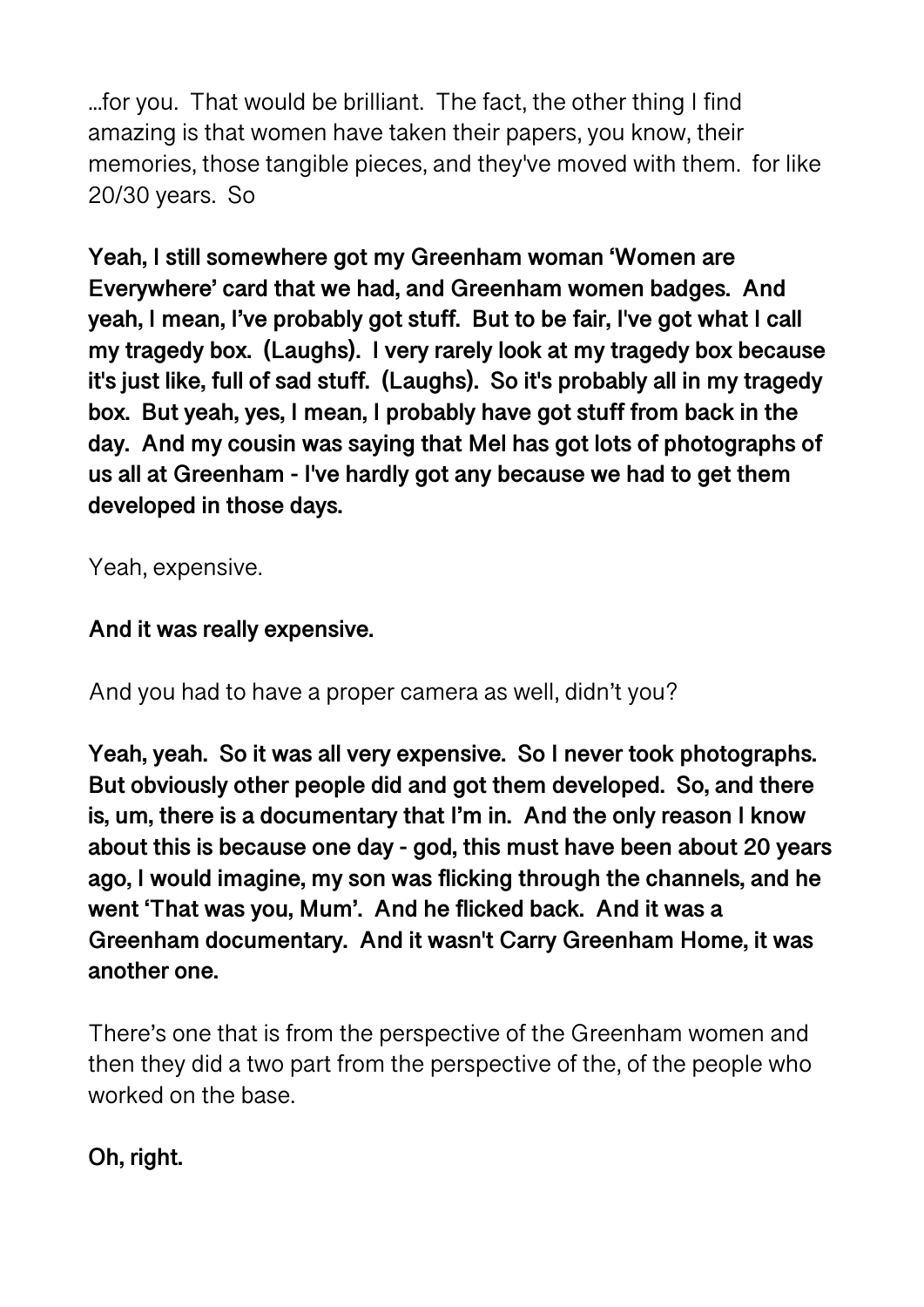So those are on YouTube.

## **Oh, right.**

I've been searching, obviously I've been searching - you know.

**Oh, I might have a look because I'm in one of them. I'm in a couple of times, not speaking but you know, wearing an awful Christmas jumper but it was obviously very cold. So I must have been there in the winter, because it was obviously something that a visitor had left, or donated. And I was wearing a black jumper with white snowflakes on it.** 

Oh, I'll look out for that.

## **And I thought, oh god, how awful. (Laughs). Fancy being seen in that!**

That well, any picture of anybody in the '80s wasn't great.

## **Yeah, and of course we used to have silly haircuts, shaved at the side.**

I think they're great. Pictures are incredibly evocative, I think I think the women that...

### **Yes.**

I don't know, like - they look spectacular.

### **Yeah, we were warriors.**

Yeah.

### **We really were. Yeah.**

And when I put stuff - because I put stuff on Twitter as well, and quite a few Greenham women have started to comment and follow and stuff.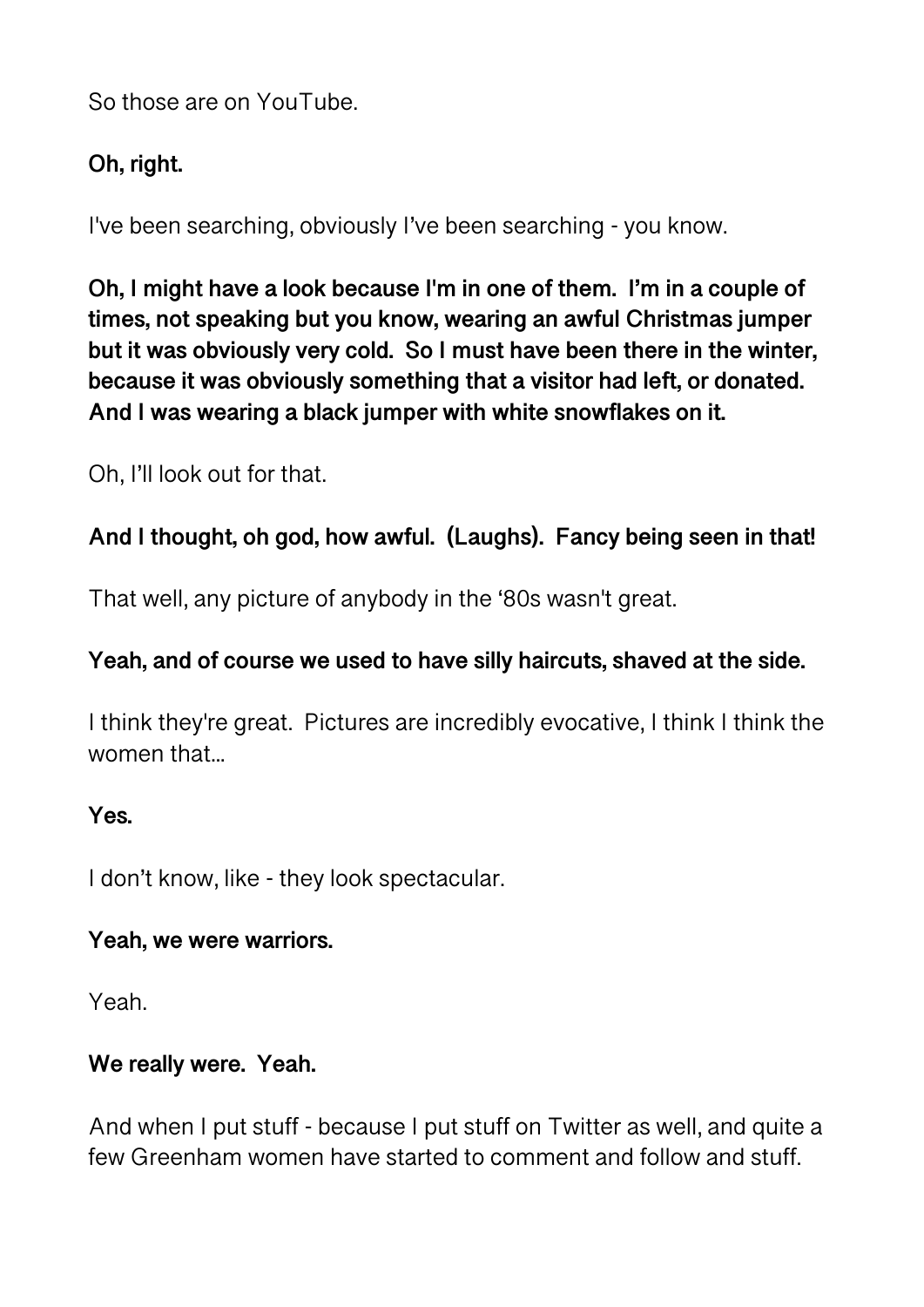And you know, they say, you know 'We were revolutionaries.' It was a revolution.'

**Yeah, it was. It was! I mean, yeah, it really was, we really were revolutionaries, um, in our own way. And er, yeah, I think for women in London it was particularly so. And you seen all the rebel dykes and all that. That stuff. Yeah. And I know women that were involved in that.** 

They've contacted us.

## **Yeah, right. Yeah.**

You know, great. Just brilliant.

**Yeah. So yes, there's some amazing women out there. But not necessarily ones that I knew when I was there, but ones that I've met since. So, interesting.** 

So do you still, do you still meet - when you go to, to marches or Pride or whatever you still, on occasion meet people?

**Not really, no. Because a) I don't tend to go to London Pride because it's too commercial. And I do go on marches. Um, but I tend to go with people I know. So no, not really. Um, I think, I think people, you know people think London's one big happy family - it isn't. Actually it's, you know, if you live in West London, you stay in West London, if you live in North London, you stay in North London. It's whatever.** 

**Tribal.** 

**Yeah, it is quite tribal. So I mean, you know, I used to go to Bar Whatever, in London, and um, I knew quite a lot of the trans community as well. So it you know, yeah, I mean, there's quite a lot of division in the lesbian community at the moment with all the, you know, the transphobic stuff going on, and whatever. Myself, I think trans people are where we were in the '80s. And I think it's a battle that we need to**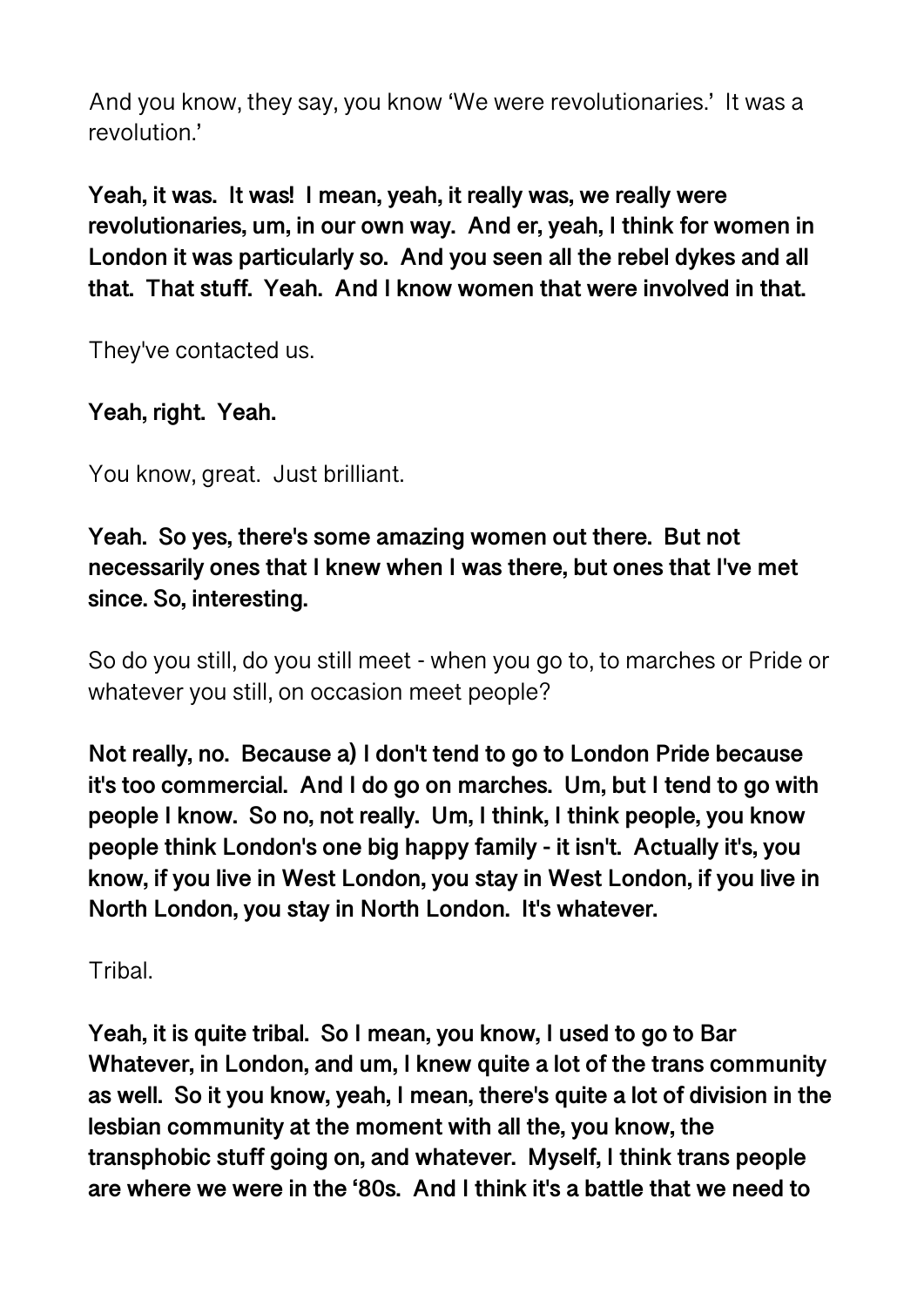**fight together. I don't understand all the division really, but people have got a right to their own thoughts and feelings. Um, as long as we don't actively hurt anyone.** 

How do you think that would have played out at Greenham - you know if it's women only?

**Well, I don't think it matters because that it situation didn't arise. So I don't think it really matters. I think what matters is that we're now in 2019. And times have changed, and our understanding has changed. And (sighs), my own feeling is that I can choose whether I want to be in a space with - that's only biological women or has trans women in it. Um, and I just think there's enough hating and enough division going on, and we need to just actually accept who we are. And I think if we're secure in who we are as individuals, it's much easier to accept other people for what they are. And self identification is actually really important. Yeah, so as long as nobody's infringing on me and my right to exist, I'm quite happy to coexist alongside people. And, you know, I mean, when I was young, I read, I didn't read books by men, I didn't do all sorts of things that now I do, you know, I've got male friends. I'm much more integrated into society than I was when I was younger. So um, that's just how it works.** 

And do you think that's because you're much more grounded and centered in yourself?

### **Yeah.**

More sure of yourself. So, you know, you get to pick and choose more, rather than...

**Yeah. And you know, it's okay for people not to have the same ideas as me. It's, it doesn't mean that I'm going to hang out with people who worship Trump. You know, it doesn't mean that. But it means you know, it - it means that people are allowed to be who - my granddaughter's a Muslim, for instance. And that's what she chose to**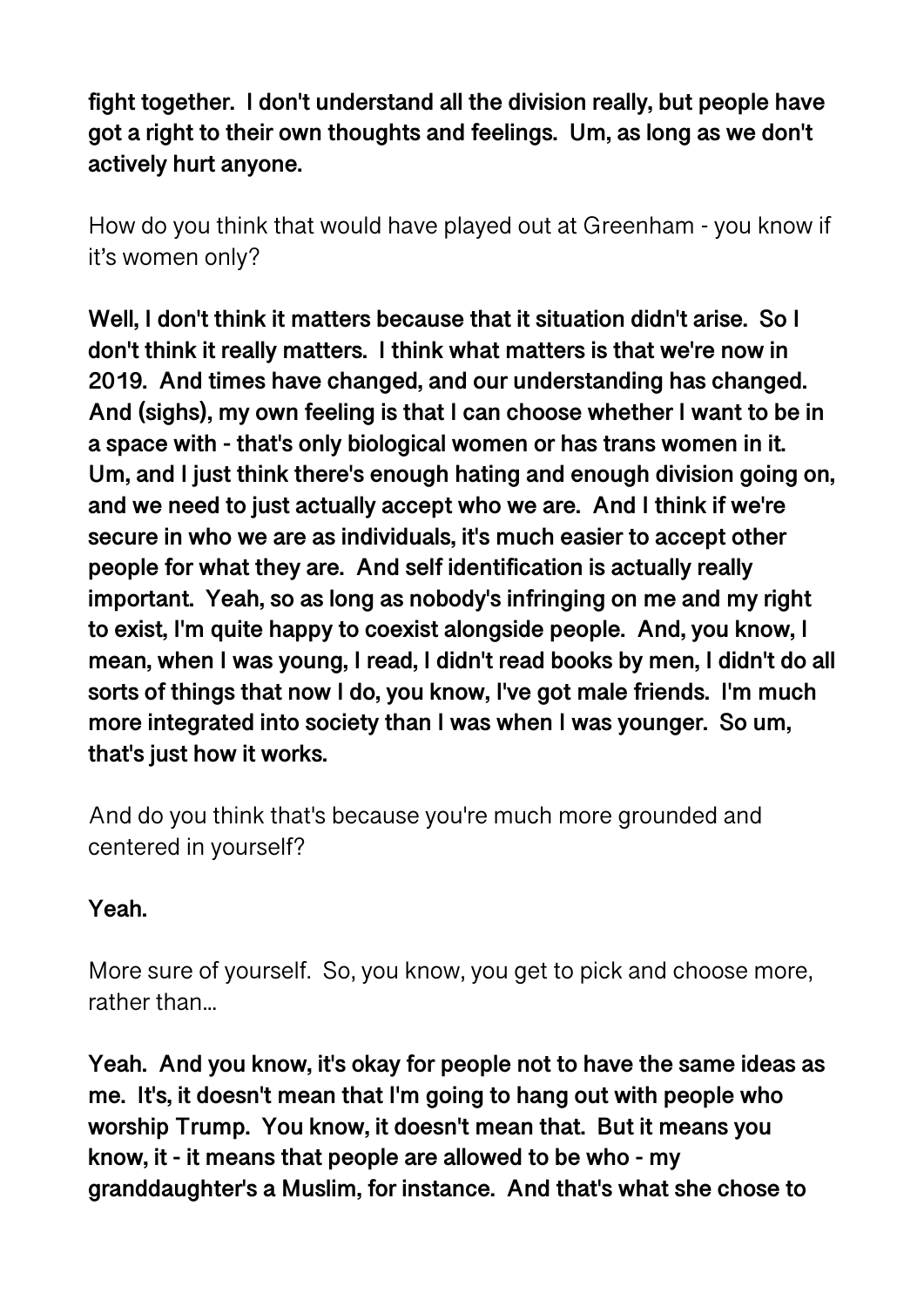**be and so she is one and that's fine. And nobody in our family's got a problem with that. None of us are religious, um, but she wants to be a Muslim. That's her business. Um, maybe when I was younger, I would have had a problem with that because I would have thought that anyone that was religious needed a gun to their head. Yeah. So I mean, that's a bit extreme, but you know what I mean, I think...** 

Positions get polarised.

**Yeah, there's this idea that as you get older, you get more, er, less broad minded. But I think, I don't think that is my experience. I think as I get older, I become much more open and more accepting. So I don't know why people think that, but maybe it's because I'm not normal. I don't know.** 

Well, my, and this is a gross generalisation, I know, but I think women do get more open minded. I think I think men can narrow a bit.

## **Oh right. Okay.**

I think they get a bit sort of, you know, I think they get to a point where learning new things is, is quite difficult. Whereas I think that women hit 50, and it's almost like, it opens up a bit more, you know.

## **Right. Yeah. That makes...**

I think we move almost like having - because we go through our second puberty, don't we?

## **Yeah. Yeah.**

And I think there's, there's a lot of there's a lot of learning for that.

**Incredible. Incredible amount. Yeah. I mean being old's wonderful. I love being old.**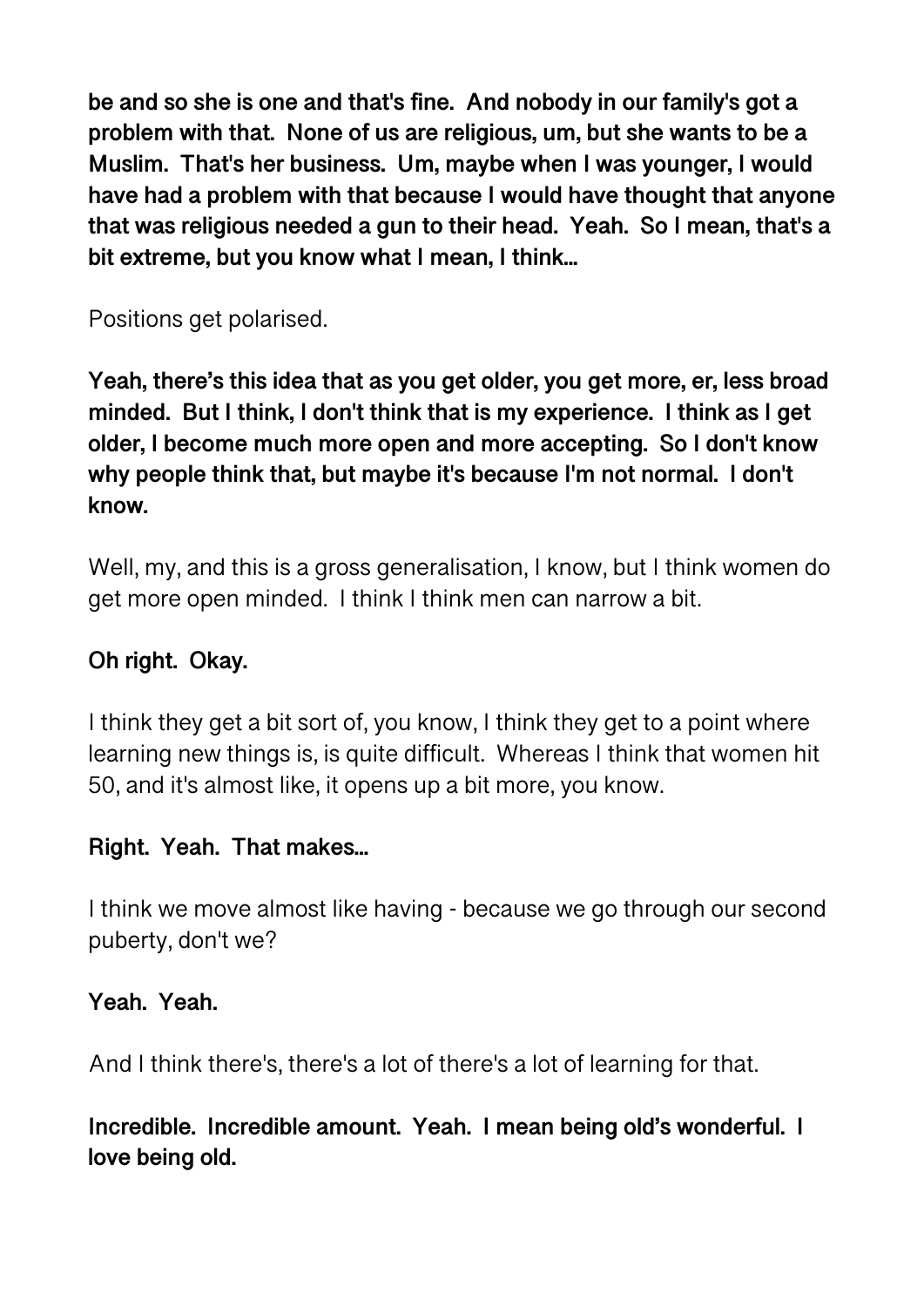I do.

## **I wouldn't be young for all the money in the world.**

I do. 17 was my worst. Absolute worst. I wouldn't be 17 again, for anything.

**I think for me, yeah. Yeah, I think it started to really, really drastically improve once I got to about 32, but, you know, my early, early 20s, teens and early 20s I wouldn't go there again for all the money in the world. And you know, people say 'Oh, your school years are your best'. Well mine weren't! I'm sorry, I hated school. I hated. Yeah. So it's a real struggle, but being old is great. Because you can wear what you want, you don't give a shit what people think. Um, you know, try not to hurt people. And um, just go around - mind your own business and get on with your life.** 

Yeah, yeah.

# **So it's wonderful.**

No, it is, it's good. It's, it's, it's definitely something that I have - I've changed quite a lot since, I don't know when - it's a gradual process, isn't it? But I, when I look back now, I'm a different person now to the person that I was.

# **Yeah, absolutely. When you start staying in! (Laughs).**

Saturday night, I'm staying in - I'm in my pyjamas and dressing down and it's 5 o'clock in the evening.

# **(Laughs). Yes! I know. It's like, and when you're young, you think old people are so boring, but they're really not. (Laughs).**

Well it's, you know. And I'm quite happy for young people to be going out.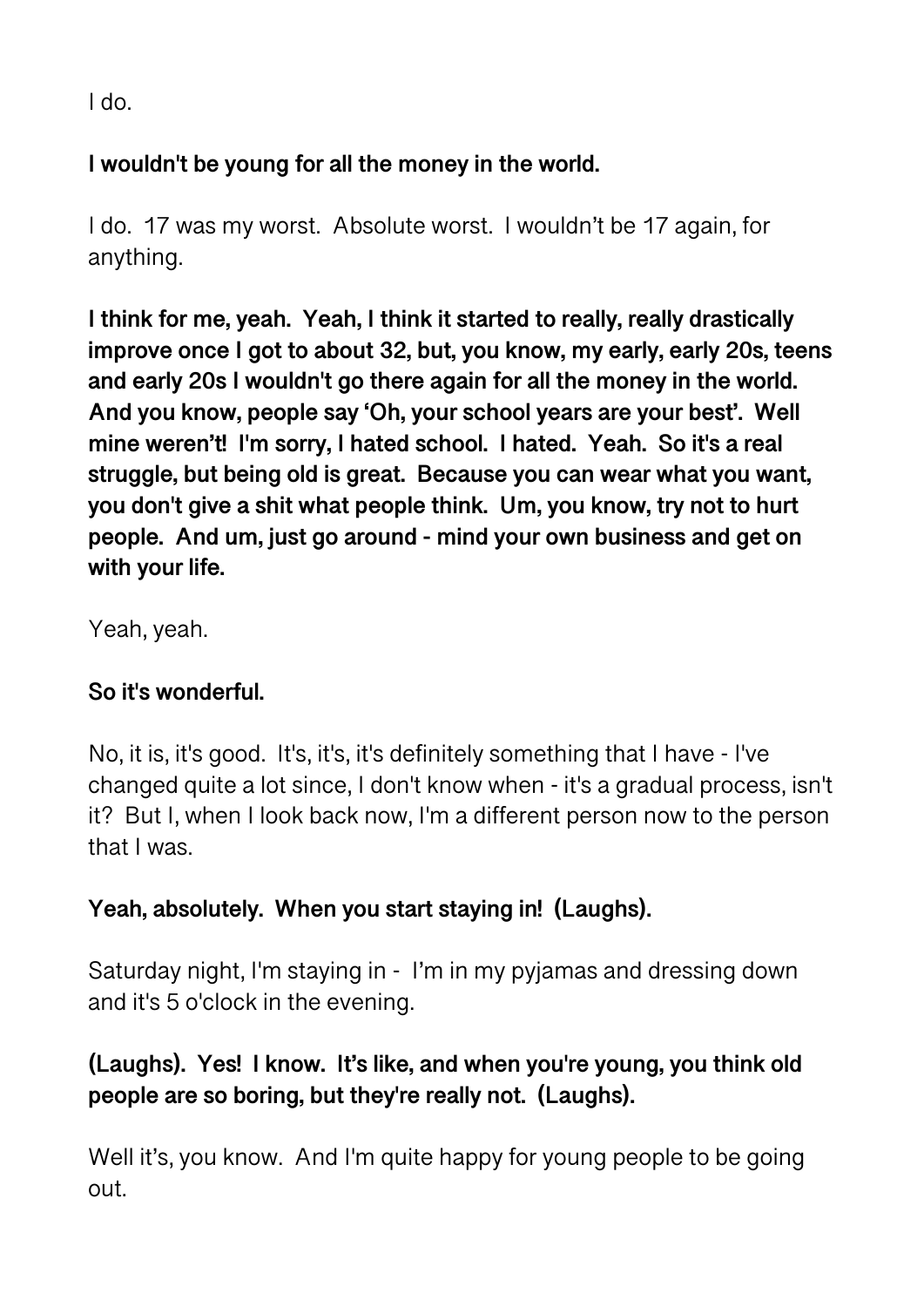**Yeah, so am I.** 

I know what's out there. I've been in there - done it, it's not my turn anymore.

**God yeah. When I was young, I spent half my life like looking for the party.** 

Oh, god. Yeah. Yeah.

**And there wasn't one. You know, I was looking for a party in my soul, I think actually.** 

Or a distraction, something to...

**Yes. I mean, that's the other thing - when you're young, I surrounded myself with people, I had to be. Now, I love being on my own. I think I'm just the best company in the world. I'm quite happy to spend years on my own. And not see anybody. I mean, obviously I have to, because I have to go to into work.** 

So do what you work around here now?

**Yeah, I work for Sainsbury's. So, um, yeah, I got fed up of commuting. And I just had enough when I lived in London, and er, commuting and you know, the menopause just really don't go together. And I got a job in my local Sainsbury's and I thought I'll just do that for 6 months, but actually, when you're old in London, it's quite hard to get a job. And you're either - if you don't want to do a job that you've done before, you're always overqualified. But you can get a job in Sainsbury's, so I worked there, and actually I've been with Sainsbury's for 4 and a half years, and when I moved, I transferred down here - but I hate it here, I hate it.** 

Really?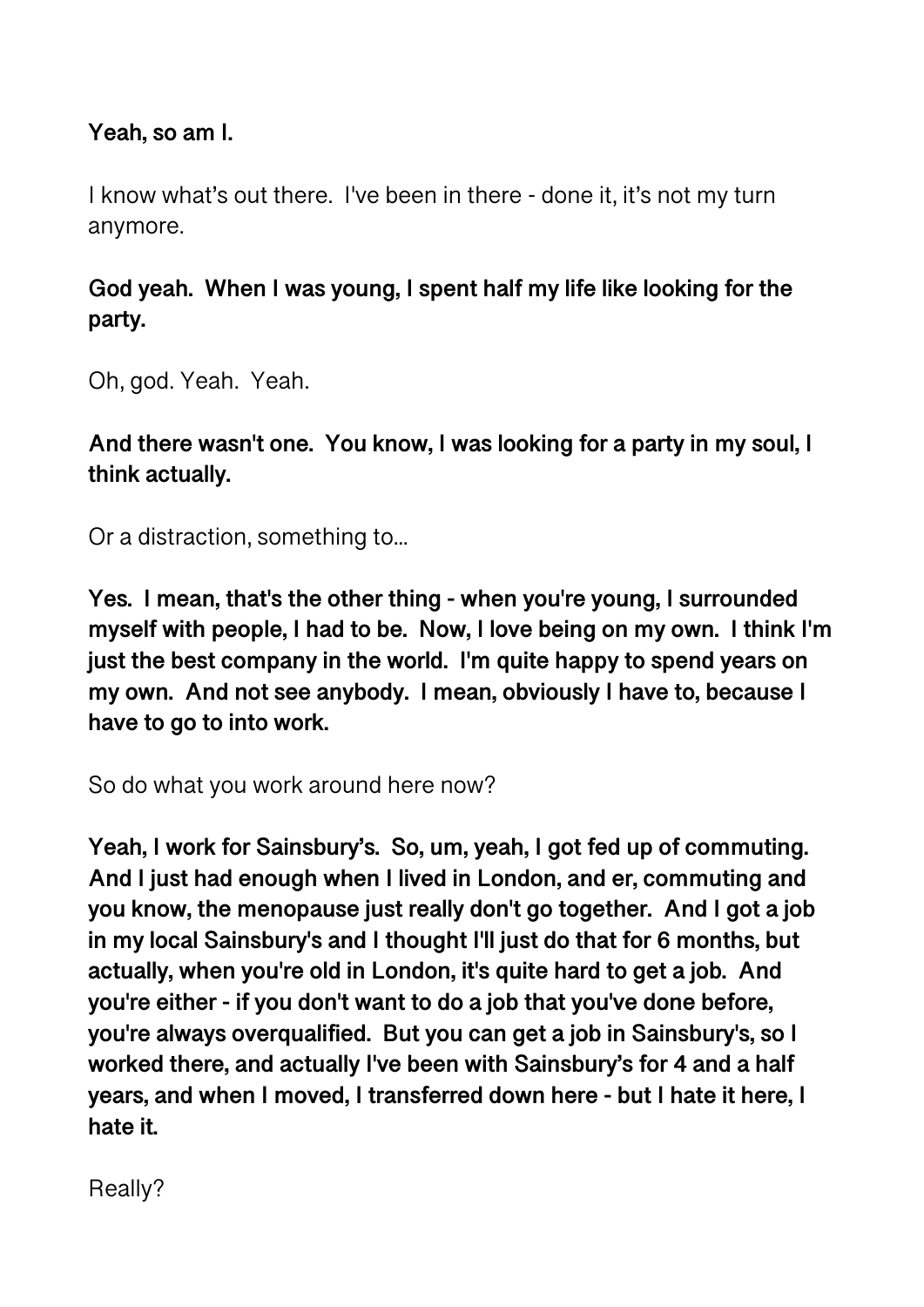**It's a big - I was in a local convenience and it was really nice. I knew all my customers, did everything, bit of everything. In a big one it's a completely different world. And I mean, I'm waking up at night in pain, in my, in my arm here because I'm just doing...** 

Repetitive, like repetitive strain injuries.

**Well I don't know what it is, but I think it is from reaching at the back and pulling everything forward to check everything's in date. I think that it's - I'm not on the tills - I couldn't bear that, but I think I might end up going on them because physically, I'm not up to doing the job that I'm doing at the moment. But I mean, I'm applying like mad for other jobs. So...** 

I'm surprised they haven't got a little thing to get the stuff from the back - like a gizmo.

# **No, haven't got gizmos, they don't have gizmos in Sainsbury's! (Laughs).**

So is there any moment that you would say is is the most vivid in your mind about Greenham - is there, if somebody said to you 'Tell me about Greenham,' was there something that springs to mind - a picture or a song, or is it you around the fire - or I don't know.

**I think, I don't think there was any one particular thing that I can think of. I think it was just everything. It was just that total feeling, that total feeling of belonging, and that - and having a reason, having a reason to just go on, and, and being part of something. Yeah, I think that was it really for me.** 

So when you left, did your cousin leave at the same time - did you leave together?

**Err, no. I think - we weren't always there together, either. We, you know, we, because she obviously found her own set of friends as well and**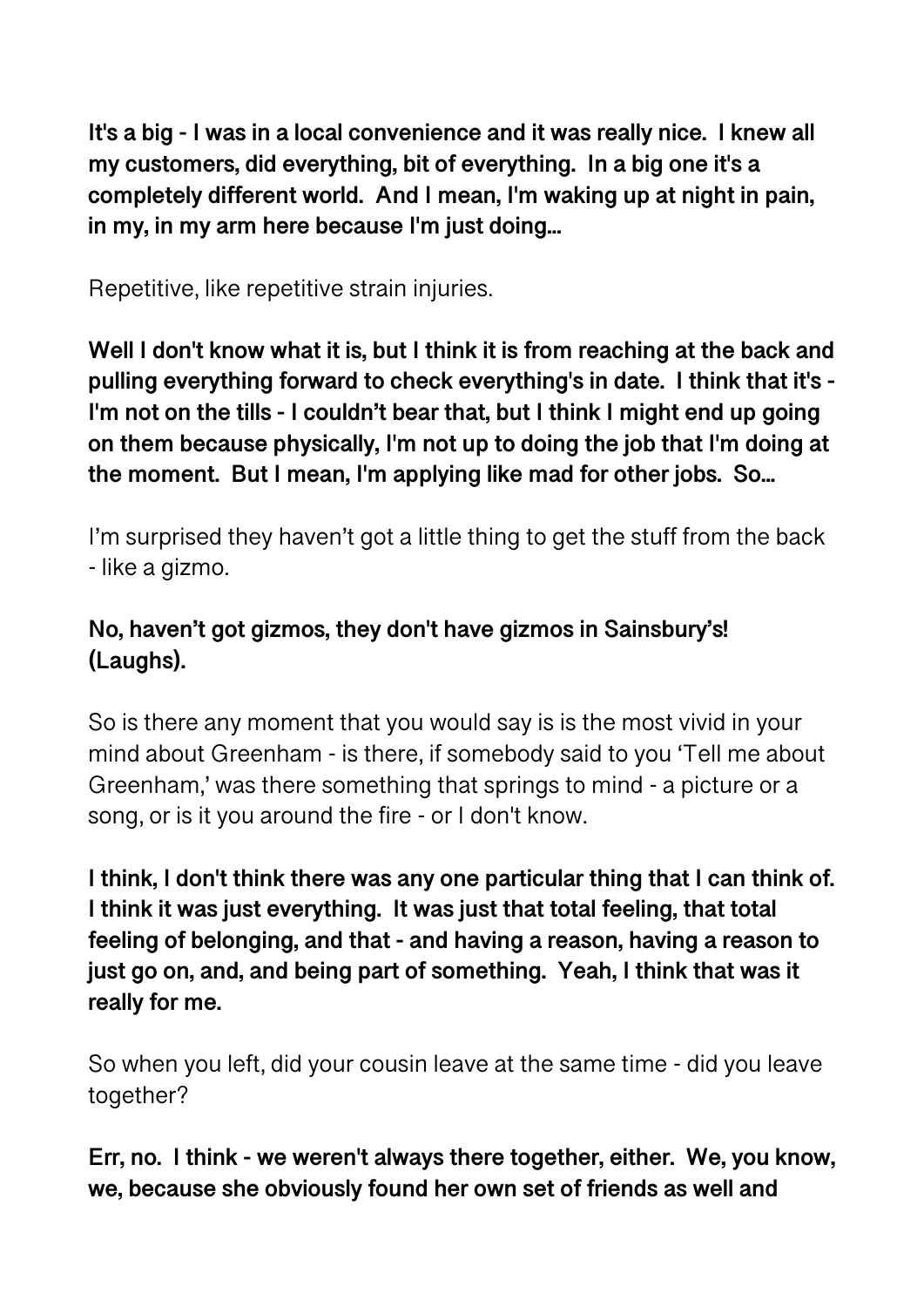**would go off with them. And I would go off with mine. And er, yeah, so I think I think '84/'85 we both - must be '85 that we both sort of left I think, towards the end of '85. I think things - I think the kids were getting older, and there was a lot of, we were under pressure because it wasn't a you know, nice environment for them. And you have to you know, in those days, they took your kids away just for being a lesbian. So you had to be quite careful.** 

Did that happen to anybody?

**No, but we both fought custody cases for our children. Yeah.** 

While you were there?

**No, we left there because you couldn't win if you were there. So you had to leave.** 

Oh my god.

**So, yeah, my cousin fought - she won. And I fought some years later, by that time, I had all three of mine, and I won - but I spent 5 days in court, during which time my friends, not my lover, just my friends footwear was mentioned five times, because obviously her shoes had a real impact on my parenting ability. So yeah, I mean, there was horrendous, horrendous um...** 

Pressure?

**Yeah, we were like, yeah, it wasn't easy, being a lesbian mother in the '80s. It really wasn't.** 

And so the custody - so the sort of the reasons that they gave, were you were an unfit mother because of your sexuality and presumably other things as well?

### **Morality.**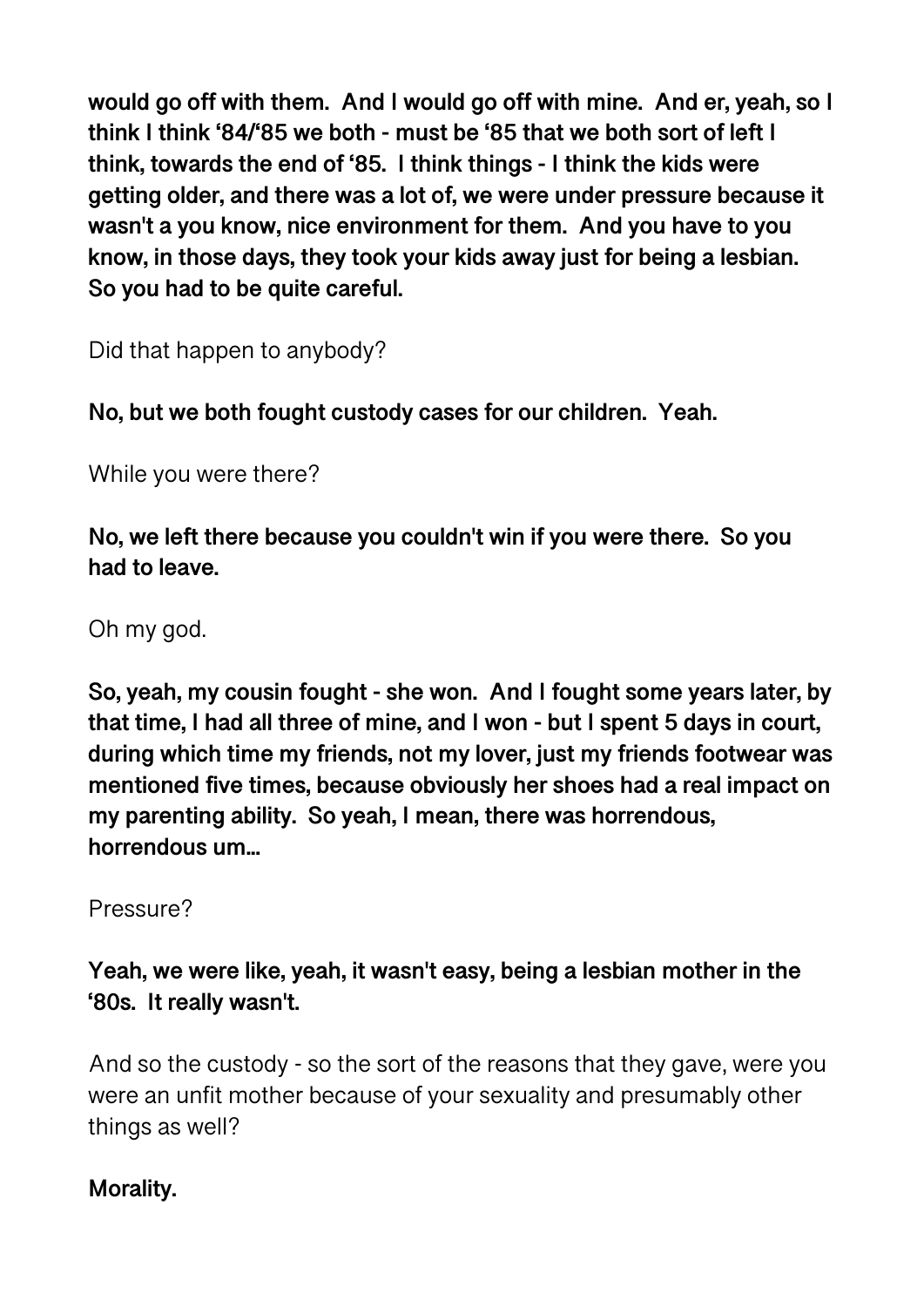Oh, right, okay.

# **Sexuality, yes. That was all tied in with morality.**

So they couldn't even say the word sexuality.

**So yeah.** 

It had to be called something else?

**But yes I mean it was - yeah, I mean, it was all to do with sexuality. And, er, you know, lesbians couldn't bring up children. And er, it was all clause 28 wasn't it? She'd been - when Thatcher brought out clause 28 we weren't allowed to promote homosexuality. And um, that sort of trickled down into the that you weren't allowed to be openly a lesbian.** 

And have children?

**Yeah, I mean, it was. Yeah, it was horrible. It was awful. And, you know, being uneducated working class, with a care background, it wasn't an easy fight. But you know, I did fight and I did win. Haha!** 

Did they have anything to do with their dad?

**No, they've all got different fathers. So that was another reason - my children have all got different fathers.** 

Another reason why they felt - and so who, was one of the dads wanted custody of...

**One of the dads, and my mother. Yeah.** 

Oh, wow.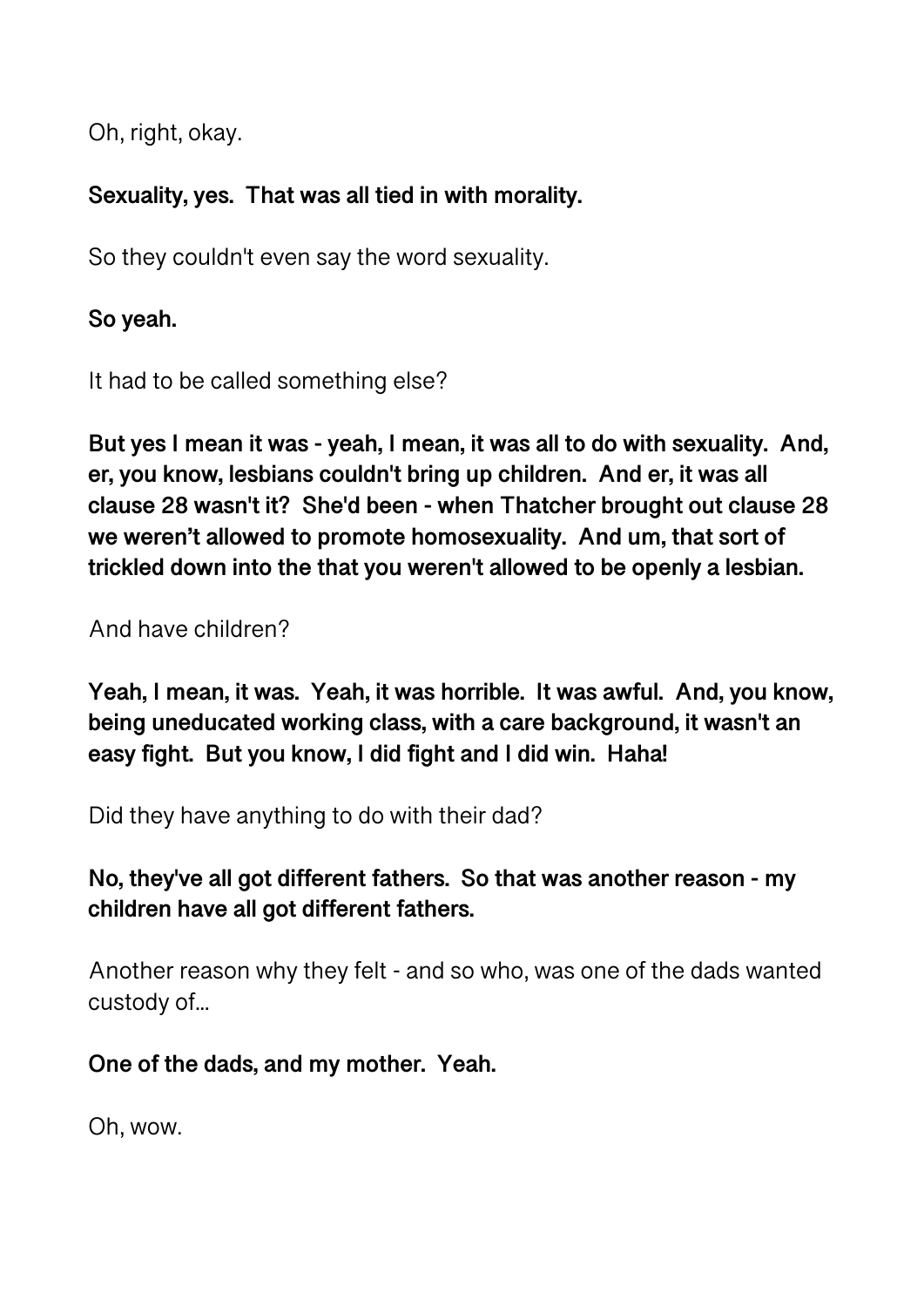**Yeah. So and they fought long and hard, but I won, so it didn't matter. Well, I mean, it did matter. It matters enormously. It was horrendous. And I haven't had anything to do with my mother for over 30 years. So...** 

Why, why - did she honestly think she was doing that for the best?

**No, she had done it to me all my life. Yeah, that's why I was in care so much that um, she channelled her guilt through me. And I was to blame for everything that - you know, she had mental health problems. And I was blamed for most things that had happened in her life and er, I wouldn't do as I was told - I wouldn't shut up. Yeah. So I was the one who talked about sexual abuse. I was the one. So yeah, it was all um, yeah, she was just my mother really.** 

And did the sexual abuse go to court?

**No, no, no. I mean, this was um, when, when we were kids. Yeah, I mean, she just like denied it ever happened and said we were liars. All that sort of thing. Which was quite sad in a way, because I had a real understanding of her, and how she had come to be, and how difficult her life had been, and made the mistake of trying to talk to her about it. And she could not come to terms with who she was. And you know, she had illegitimate children in the early '60s. She was a woman born out of her time as well. She had mental health problems and, er, you know, she really, really, really suffered. But I think one of two things happens either you come to terms with who you are, and you get your head around it and you deal with your shit and - or you don't. And she didn't. So um...** 

(Edit in recording).

One of the women I went to see, she said 'Oh, I've kept a diary.' But she said when they started doing the evictions in '84, two three times day, she said 'I couldn't keep a diary anymore. I just couldn't write in it because we just couldn't, I couldn't keep the stuff safe and dry' and all the rets of it. And I thought god it's such a parallel with sexual abuse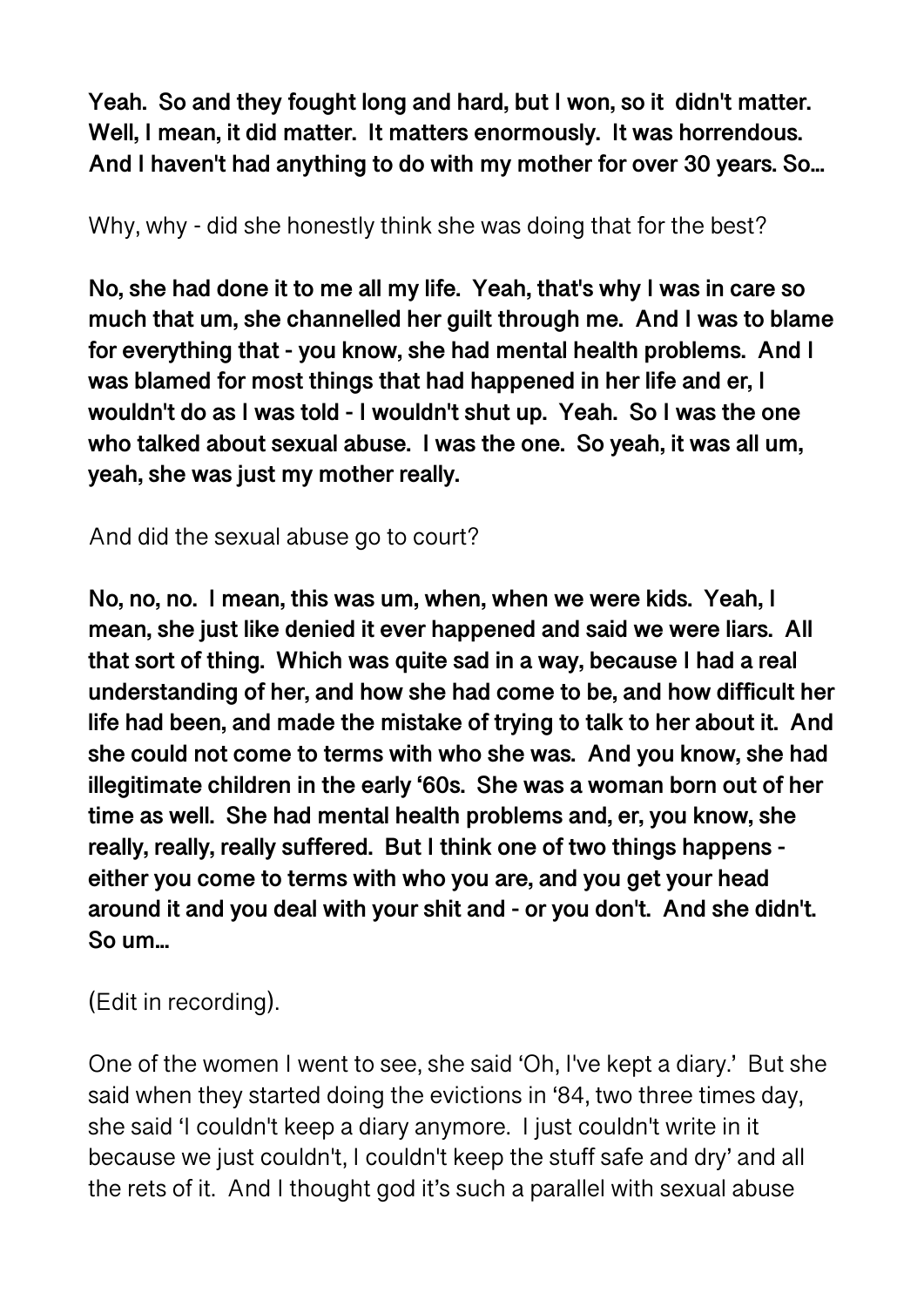and domestic abuse. Because what the police say is 'Oh, keep a diary of when it happens, and what happened.' But of course, you can't keep a diary, because you can't keep it safe.

# **Of-course not, of-course not. So yeah right.**

So it's very and, you know, again, I've got, you know, other people I know one - one woman I know used to keep a diary of her abuse when she was younger. And she had a little code for it. And then when she was older, she went to court, and they - she thought her diaries would help her because she kept, you know, said - and they were used against her. Because in amongst all of the, you know, code for what had been happening to her, she'd say, you know, had a really great day with dad we did this, did that, did the other, you know, he's a great guy. And they were saying 'Well, you can't possibly be being abused if you're...' and ofcourse you can, you know, you can be..

# **Yeah, right.**

You know, her was her dad, she's not going to get another one.

# **Exactly. Yes. Yes, exactly. I mean, that's ambivalence, isn't it so...**

Yeah, and there is a conflict, and it is difficult, and it's totally nonintuitive, because people expect you to hate them, you know, and you do hate them on one level.

# **Yes.**

You know, obviously. So yeah, it's um, it's it, is it's, it's complex, and I just don't think that as a society we are prepared. You know, we like those binaries. Yeah, you know, it's you're a good person. You're a bad person. Well what if you're both?

# **Yeah, right. Yeah.**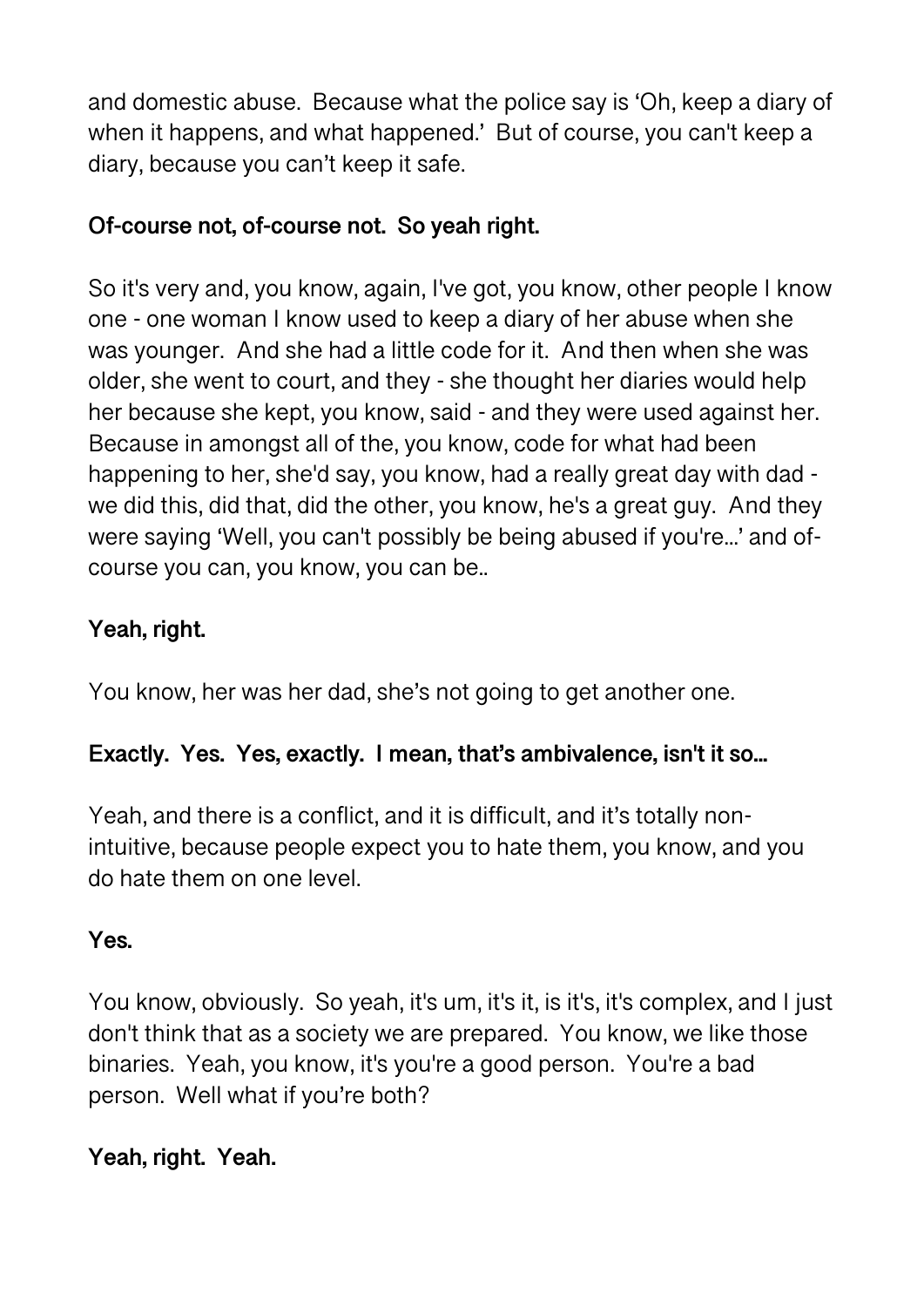Which most of us are to be honest. Anyway.

# **Yeah. Except for me - I'm perfect! (Laughs).**

Apart from you. I've got that on tape now.

# **(Laughs).**

So. Is there anything else that you that you want to talk about?

## **I'm sure I'll think of millions of things when you've left.**

I know. I, I - so how, how important do you think was the, um, was the the the ability to be openly lesbian at the camp within the camp? Do you think...

# **God massively, massively. Absolutely massively.**

And if you were not lesbian, if you were a heterosexual woman was were you still accepted? Was it still okay?

**Yeah, it was okay to be anything. It was absolutely okay. But a lot of us weren't. And I think a lot of um women had dalliances as well with other women. Um, perhaps went on to have straight relationships later. But um, yeah, I mean, it was, it was very safe. It was it was very, very safe.** 

And was it safe - was it physically safe? I mean, was there, because again, I've heard of...

**No, it wasn't physically safe. People used to come and yeah, I mean, cars would pull up and throw things at you and shout things at you. I mean, I remember one morning I got up really, really early - it was beautiful. Beautiful, beautiful spring morning, and I was sitting by the fire and sewing. And this car pulled up and they were out of the sunroof with a camera, taking photographs, yeah. And shouting abuse and I just thought uuuggh? Like, it just - the two things didn't seem to really**